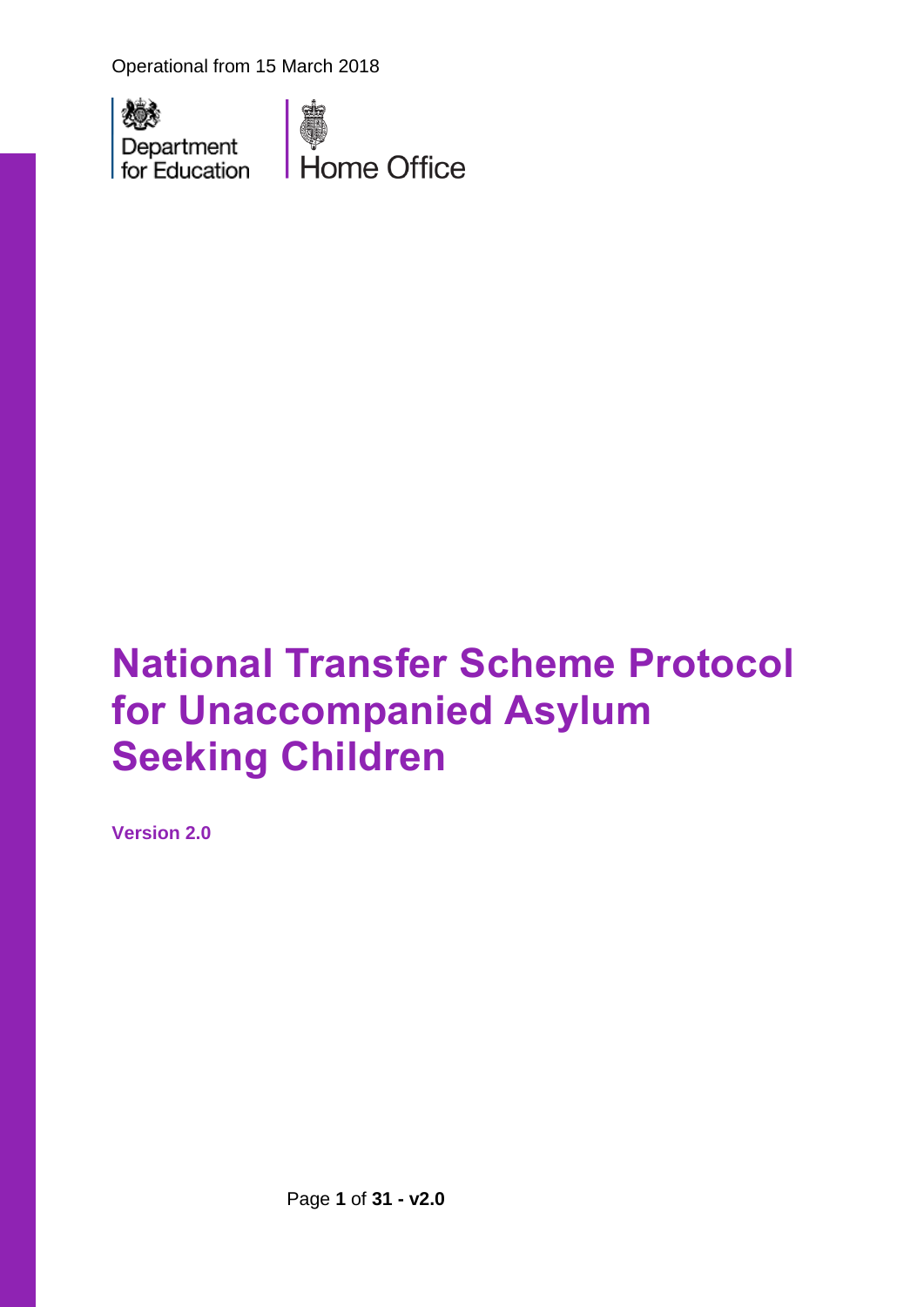# <span id="page-1-0"></span>**Contents**

| Decision to refer into the transfer scheme by an entry local authority 10                   |  |
|---------------------------------------------------------------------------------------------|--|
| Good practice note 1 – deciding which children to refer for transfer  11                    |  |
|                                                                                             |  |
|                                                                                             |  |
| Good practice note 4 - providing child level information to the receiving local             |  |
|                                                                                             |  |
| Good practice note 5 – placement decisions in receiving local authorities 16                |  |
|                                                                                             |  |
|                                                                                             |  |
|                                                                                             |  |
|                                                                                             |  |
| Actions undertaken by the UASC transfer team, regional administration leads,                |  |
|                                                                                             |  |
|                                                                                             |  |
| Unaccompanied Children (non-family) from Europe - Section 67 of the<br>Immigration Act 2016 |  |
| Unaccompanied Children Referred from the Vulnerable Children's Resettlement                 |  |
|                                                                                             |  |
|                                                                                             |  |
|                                                                                             |  |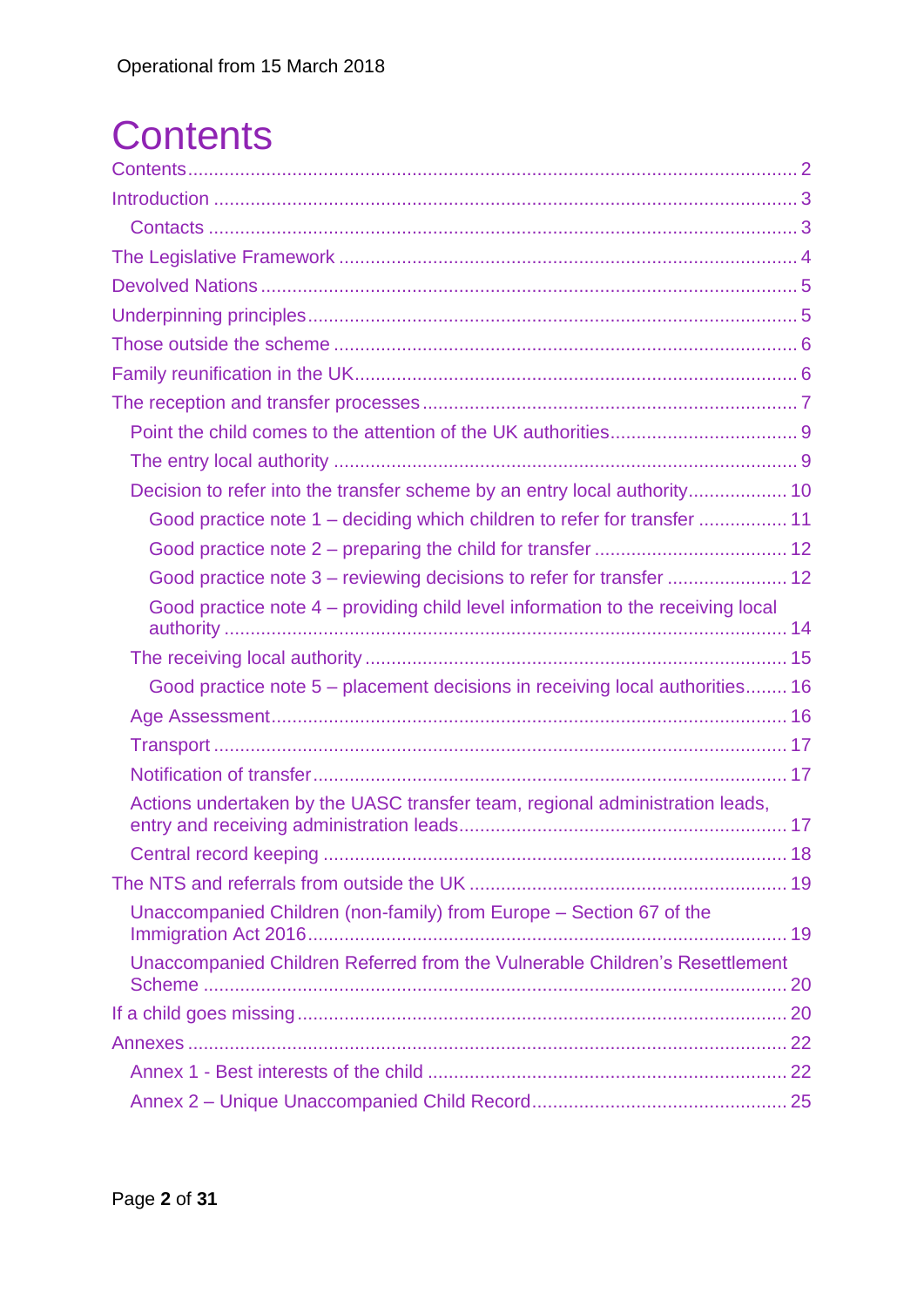## <span id="page-2-0"></span>Introduction

The National Transfer Scheme (NTS) protocol ('the transfer protocol') for unaccompanied asylum seeking children (UASC, and mainly referred to in this document as unaccompanied children) has been created to enable the safe transfer of unaccompanied children from one local authority (the entry authority from which the unaccompanied child transfers) to another local authority (the receiving authority). Only unaccompanied children that meet the definition of a UASC, as set out in paragraph [352ZD of the Immigration Rules,](https://www.gov.uk/guidance/immigration-rules/immigration-rules-part-11-asylum) are eligible to be referred to the NTS.

The transfer protocol is intended to ensure that unaccompanied children can access the services and support they need. It forms the basis of a voluntary agreement made between local authorities in England to ensure a more even distribution of unaccompanied children across local authorities. It is intended to ensure that any participating local authority does not face a disproportionate responsibility in accommodating and looking after unaccompanied children pursuant to its duties under parts 3, 4, and 5 of the [Children Act 1989,](http://www.legislation.gov.uk/ukpga/1989/41/contents) simply by virtue of being the point of arrival of a disproportionate number of unaccompanied children. The scheme is based on the principle that no local authority should be asked to look after more UASC than 0.07% of its total child population, according to the Office for National Statistics' 2016 mid-year population estimates.

Additional information and advice and frequently asked questions on UASC and the National Transfer Scheme are available at the following link: <http://adcs.org.uk/safeguarding/article/national-uasc-transfer-protocol>

This version of the protocol is operational from 15 March 2018 and is available at [https://www.gov.uk/government/publications/unaccompanied-asylum-seeking](https://www.gov.uk/government/publications/unaccompanied-asylum-seeking-children-interim-national-transfer-scheme)[children-interim-national-transfer-scheme.](https://www.gov.uk/government/publications/unaccompanied-asylum-seeking-children-interim-national-transfer-scheme) It replaces the interim transfer protocol which was published on 1 July 2016. The protocol will be subject to ongoing revisions and regular review. Local authorities will be notified of any updated versions. Separate protocols will be developed for the devolved nations.

## <span id="page-2-1"></span>**Contacts**

Any comments regarding this document and questions about how the protocol should be applied locally should be directed to: [UASCNationalTransferTeam@homeoffice.gov.uk](mailto:UASCNationalTransferTeam@homeoffice.gov.uk)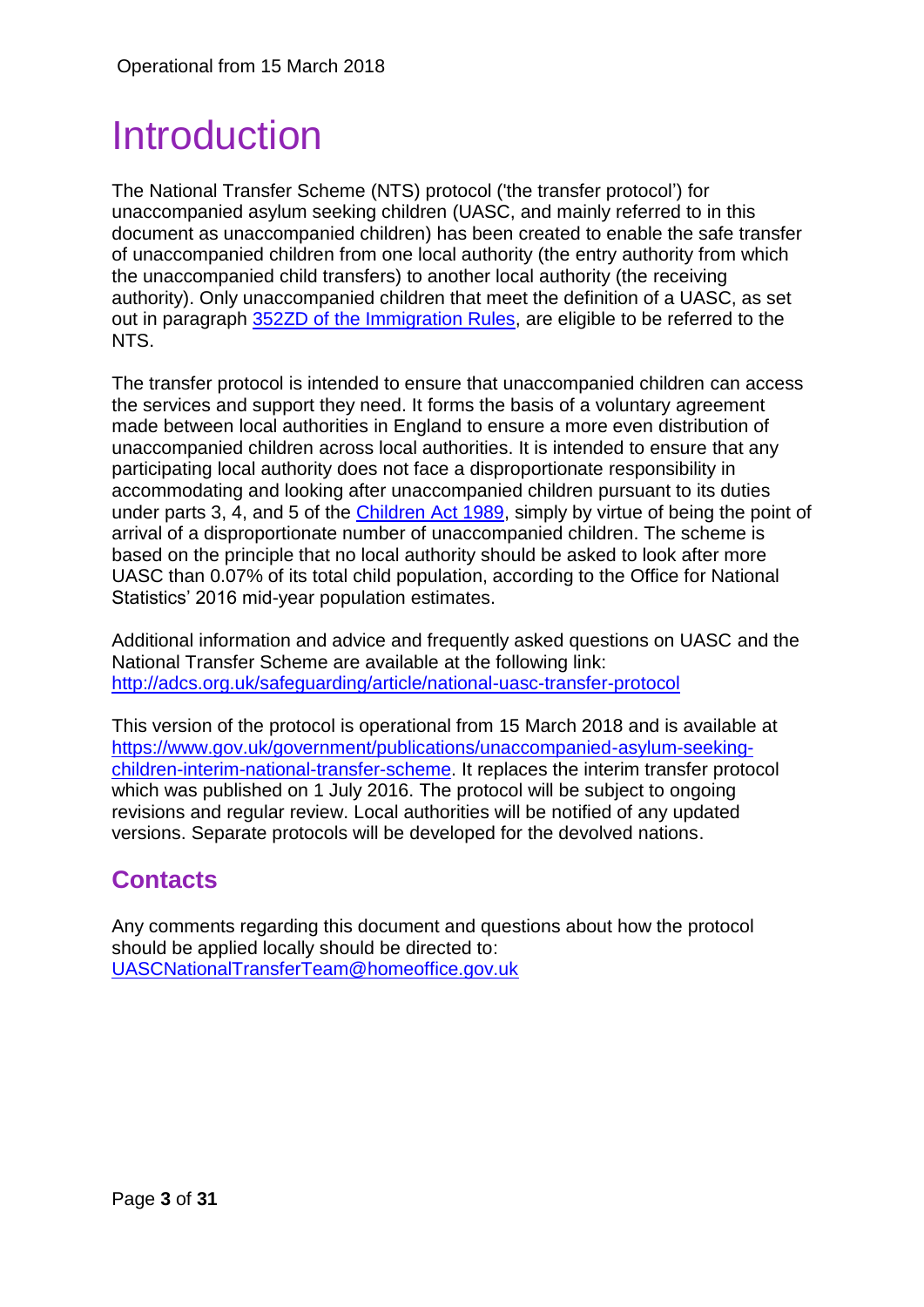# <span id="page-3-0"></span>The Legislative Framework

The transfer protocol provides guidance on the operation of the NTS and the way in which local authorities in England can transfer unaccompanied children to another local authority in accordance with section 69 of the [Immigration Act 2016.](http://www.legislation.gov.uk/ukpga/2016/19/contents/enacted) Part 5 of the Immigration Act contains provisions for the transfer of responsibility for unaccompanied asylum seeking and refugee children in England. Key provisions within Part 5 are as follows:

- Section 69 creates a mechanism to transfer responsibility for unaccompanied asylum seeking and refugee children from one local authority to another.
- Section 70 enables the Secretary of State to direct local authorities to provide information on the support and accommodation provided to children looked after by the local authority. This will inform arrangements made for the transfer of unaccompanied children from one local authority to another.
- Section 71 enables the Secretary of State to direct the provision of written reasons as to why a local authority refuses to comply with a request to accept responsibility for an unaccompanied migrant child from another local authority.
- Section 72 enables the Secretary of State to require local authorities to cooperate in the transfer of unaccompanied migrant children if they are unwilling to do so on a voluntary basis, by creating a scheme for the transfer of the functions of one local authority to another local authority in accordance with arrangements under section 69 and directing the relevant local authorities to comply with the scheme.
- Section 73 enables the Secretary of State to make regulations to extend any provisions made by sections 69 to 72 to Wales, Scotland and Northern Ireland. Regulations have now been made under this section and came into force on 7 February 2018 – please see the following link [http://www.legislation.gov.uk/uksi/2018/153/contents/made.](http://www.legislation.gov.uk/uksi/2018/153/contents/made)

The transfer protocol sets out the agreed roles and responsibilities of the officials with principal responsibility for its implementation, including:

- Participating local authorities which have functions under parts 3,4 and 5 of the Children Act 1989;
- The UASC transfer team (formerly the UASC Central Administration Team); and
- Regional administration leads.

This guidance should be read alongside:

- [The Children Act 1989 Guidance and Regulations, Volume 2: Care Planning,](https://www.gov.uk/government/uploads/system/uploads/attachment_data/file/441643/Children_Act_Guidance_2015.pdf)  **[Placement and Case Review](https://www.gov.uk/government/uploads/system/uploads/attachment_data/file/441643/Children_Act_Guidance_2015.pdf)**
- [Working together to safeguard children A guide to inter-agency working to](https://www.gov.uk/government/uploads/system/uploads/attachment_data/file/419595/Working_Together_to_Safeguard_Children.pdf)  [safeguard and promote the welfare of children \(2015\)](https://www.gov.uk/government/uploads/system/uploads/attachment_data/file/419595/Working_Together_to_Safeguard_Children.pdf)
- Safeguarding children who may have been trafficked: practice guidance [\(2011\)](https://www.gov.uk/government/uploads/system/uploads/attachment_data/file/177033/DFE-00084-2011.pdf)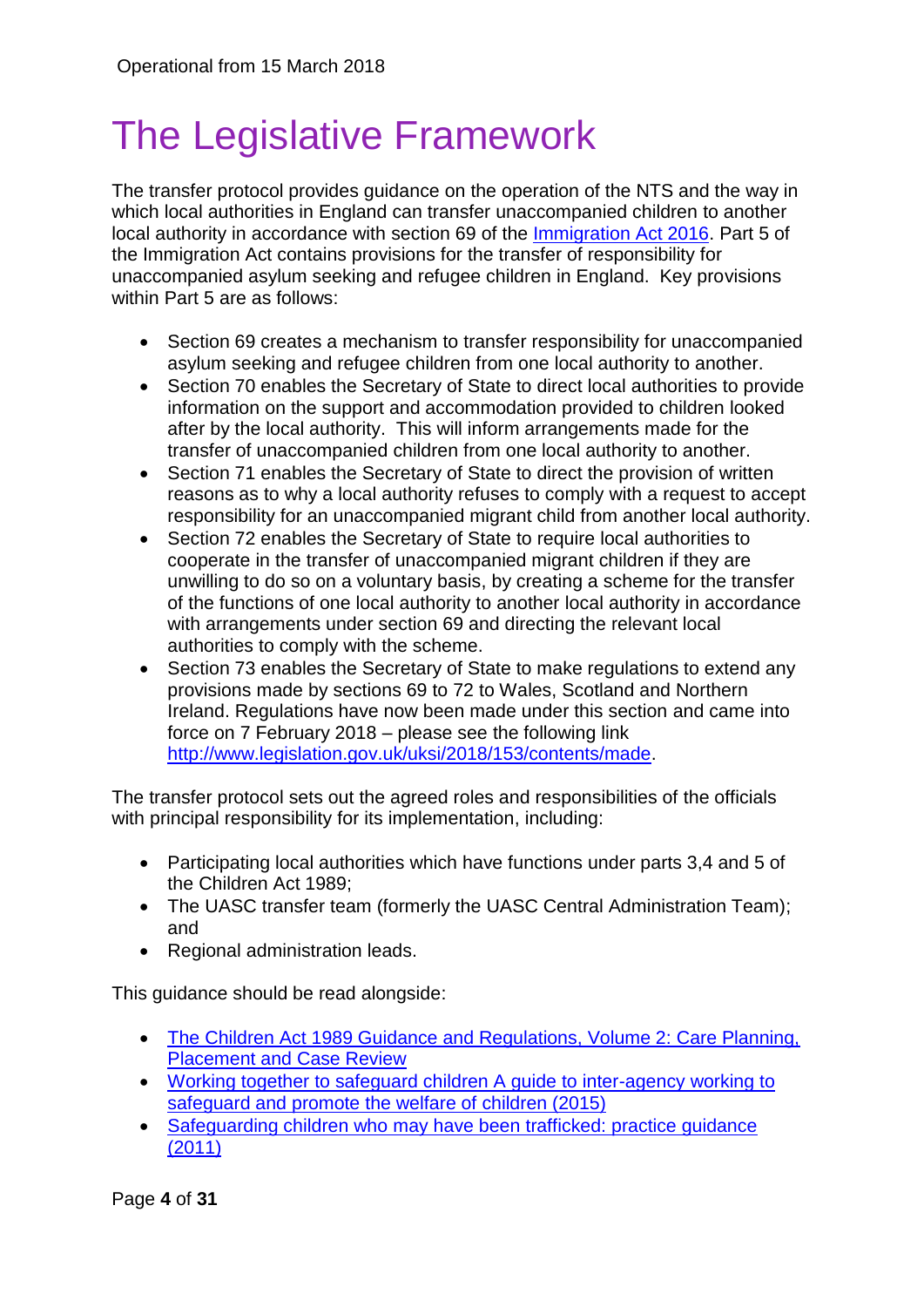- [Statutory guidance on children who run away or go missing from home or](https://www.gov.uk/government/uploads/system/uploads/attachment_data/file/307867/Statutory_Guidance_-_Missing_from_care__3_.pdf)  [care \(2014\)](https://www.gov.uk/government/uploads/system/uploads/attachment_data/file/307867/Statutory_Guidance_-_Missing_from_care__3_.pdf)
- Care of unaccompanied [migrant children and child victims of modern slavery](https://www.gov.uk/government/uploads/system/uploads/attachment_data/file/330787/Care_of_unaccompanied_and_trafficked_children.pdf)  [\(2017\)](https://www.gov.uk/government/uploads/system/uploads/attachment_data/file/330787/Care_of_unaccompanied_and_trafficked_children.pdf)
- [Children who run away or go missing from home or care](https://www.gov.uk/government/uploads/system/uploads/attachment_data/file/307867/Statutory_Guidance_-_Missing_from_care__3_.pdf)
- [Independent Child Trafficking Advocates: early adopter sites \(2017\)](https://www.gov.uk/government/publications/child-trafficking-advocates-early-adopter-sites)
- [Current Home Office UASC Funding Instructions](https://www.gov.uk/government/uploads/system/uploads/attachment_data/file/534188/UASC_Funding_Instructions__2016-17.pdf)

## <span id="page-4-0"></span>Devolved Nations

Section 73 of the Immigration Act 2016 enables the Secretary of State to make regulations to extend any provisions made by sections 69 to 72 to Wales, Scotland and Northern Ireland. The Government has now extended the provisions to the devolved nations. The intention is to work towards an approach that would allow unaccompanied children to transfer between authorities in any area of the UK and it is not envisaged that the process should differ substantially to that which is set out in this transfer protocol. Separate transfer protocols will be developed for the devolved nations.

# <span id="page-4-1"></span>Underpinning principles

The long-term objective of this voluntary transfer scheme is to ensure that children can access the services they need by achieving a fairer distribution of unaccompanied children across all local authorities and parts of the UK, through a scheme which is equitable and transparent.

Article 3 of the United Nations Convention on the Rights of the Child provides that in all actions taken concerning children, the best interests of the child shall be a primary consideration. The best interests of unaccompanied children being considered for transfer must always be a primary consideration and should be reflected throughout the transfer process particularly where transfer takes longer to complete than expected. Further information about the best interests of the child can be found throughout the protocol and at Annex 1.

The scheme seeks to achieve the safe transfer of unaccompanied children away from local authorities that are looking after more than 0.07% of UASC to their total child population, as quickly as possible. The 0.07% threshold is based on analysis of the total child population from the ONS Mid-year population estimates and our understanding of UASC numbers. The formula is a simple and transparent way of checking whether the responsibility for looking after unaccompanied children is distributed fairly across the country. The 0.07% threshold will remain under review.

The voluntary scheme is based on a regional approach and is intended to build on existing regional structures and enable regional pooling of knowledge and resource.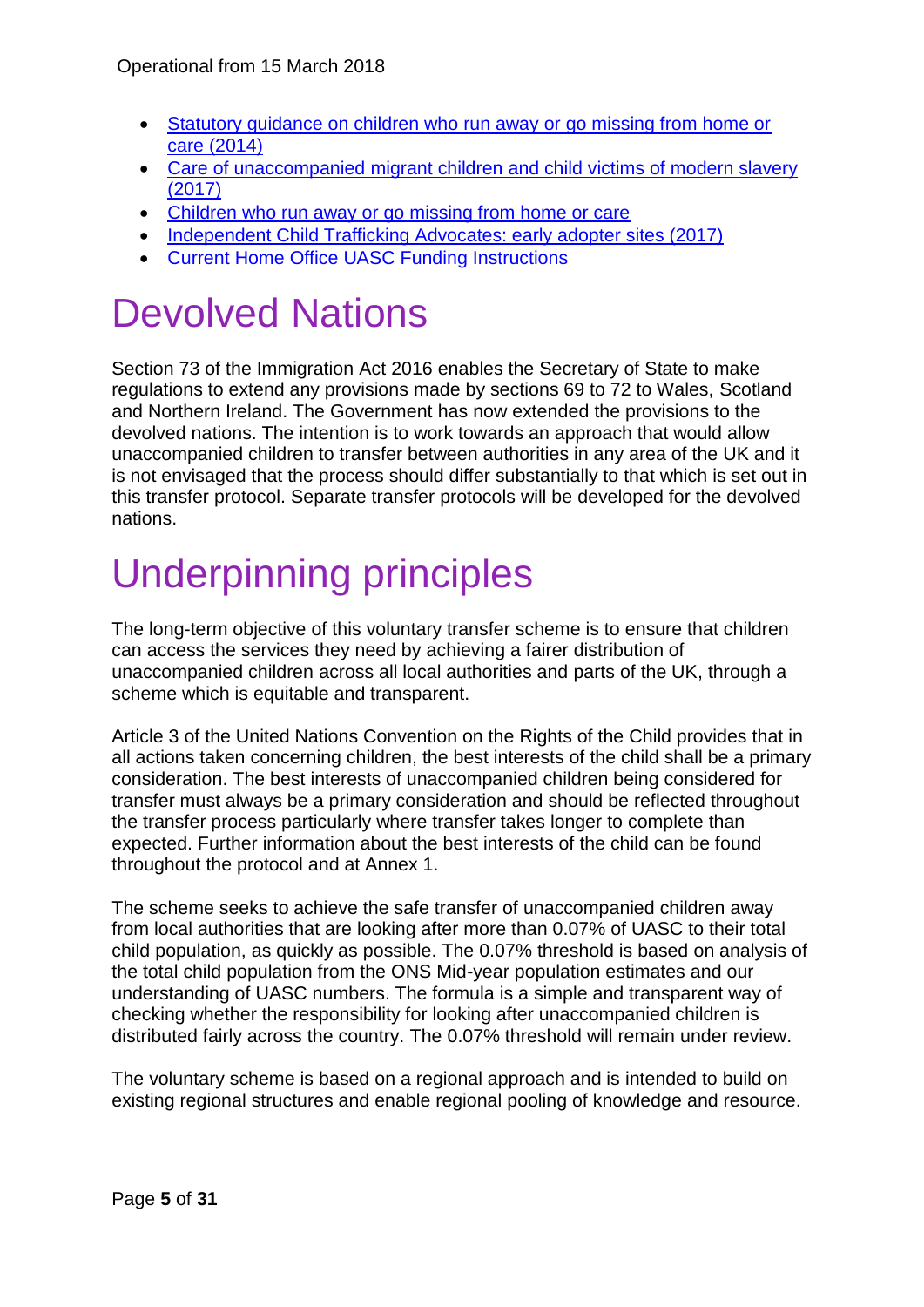## <span id="page-5-0"></span>Those outside the scheme

Unaccompanied looked after children who have not made a claim for asylum are not eligible to be included in the transfer scheme.

Unaccompanied children who arrive in the UK shortly before their 18<sup>th</sup> birthday and will not qualify for leaving care support by virtue of not being looked after for 13 weeks or more, will not be eligible for the transfer scheme, unless there are compelling reasons that transfer should take place.

In accordance with the [Assessing Age](https://www.gov.uk/government/uploads/system/uploads/attachment_data/file/257462/assessing-age.pdf) guidance, anyone claiming to be a child but whose physical appearance and demeanour very strongly suggests that they are significantly over 18 will be treated by the Home Office from that point onwards as an adult, though the decision will be reviewed if relevant new evidence is received. All asylum-seeking individuals who are accepted or temporarily treated as being below 18 years of age during the initial Home Office welfare interview<sup>1</sup> are eligible to be included in the transfer scheme. Where an individual has been given the benefit of the doubt and accepted as a child while a full age assessment is undertaken, the entry local authority will confirm with the Home Office as to the outcome of the age assessment. Further age assessment guidance can be found on the [Association of](http://adcs.org.uk/safeguarding/article/age-assessment-information-sharing-for-unaccompanied-asylum-seeking-childre)  [Directors of Children's Services](http://adcs.org.uk/safeguarding/article/age-assessment-information-sharing-for-unaccompanied-asylum-seeking-childre) website and the Home Office's [Assessing Age](https://www.gov.uk/government/uploads/system/uploads/attachment_data/file/257462/assessing-age.pdf) guidance.

# <span id="page-5-1"></span>Family reunification in the UK

#### **Further guidance will be made available outside the scope of this protocol.**

Where a child arrives unaccompanied in the UK but declares the presence of a potential carer in another local authority and that person is willing and able to care for them and it is assessed as being in the best interests of the child to be reunited with them, the entry local authority will make arrangements to assess whether the child could live with the adult. This may result in the child ceasing to be looked after by the local authority (if the arrangement is deemed to be an informal family and friends care arrangement) but not in all cases. If, after an assessment, it is deemed in the best interests of the child not to be cared for by that adult but contact should be facilitated, the entry local authority should request that the child is transferred to the family member's local authority, specifying the reasons why that local authority is being asked to assist the child to facilitate contact with that individual. This is most likely for example, if the adult is a sibling and care leaver themselves.

#### **At the point where a child is reunited with family members and may cease to be a looked after child the local authority will use Part E (Looked after Transfer**

1

 $1$  The Home Office Welfare Interview was previously known as the Screening Interview and is designed to ascertain basic information about the child and identify any welfare concerns. This interview does not replace any interview or assessment undertaken by a social worker.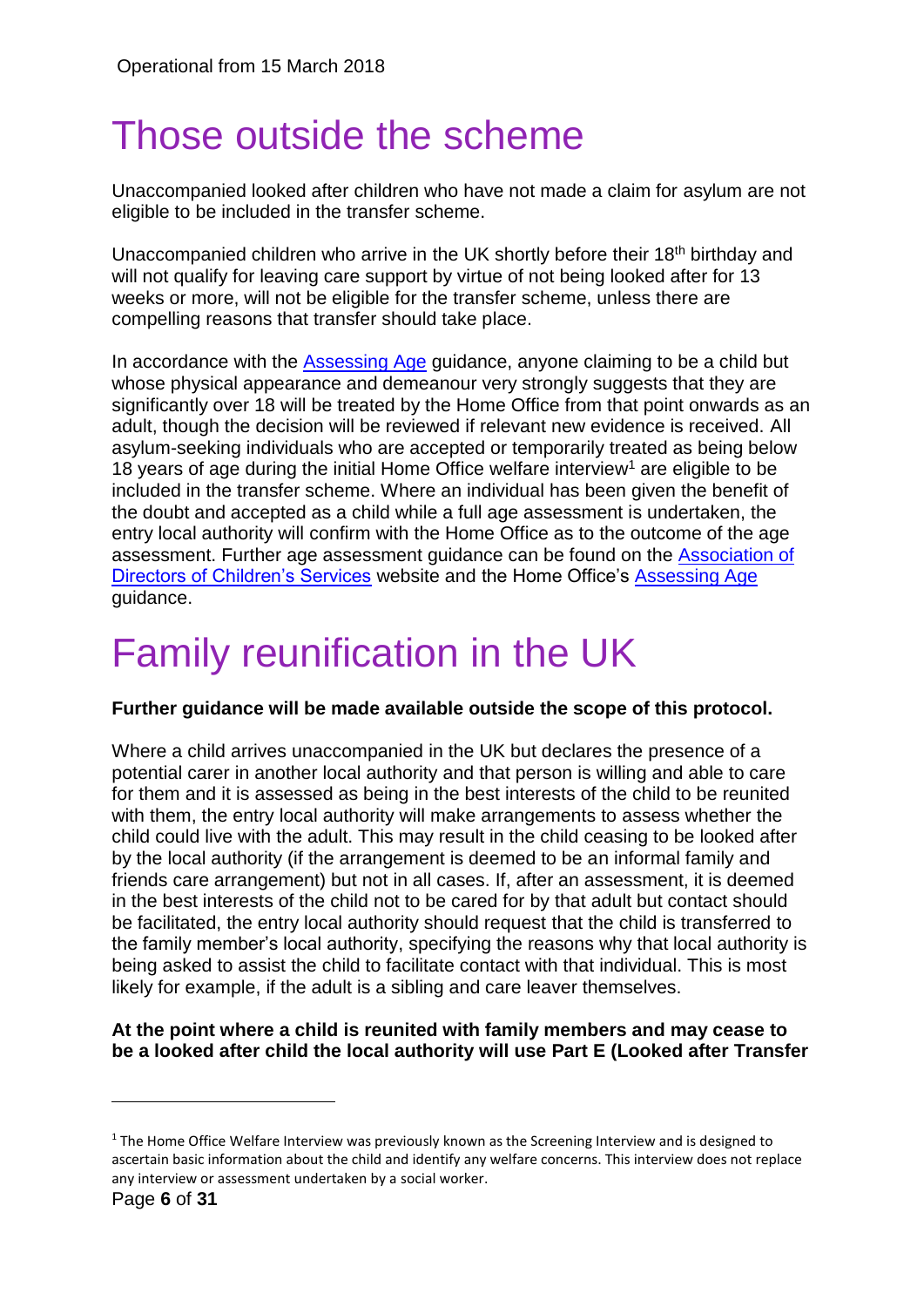#### **Status Update) of the Unique Unaccompanied Child Record (UUCR) to notify the UASC transfer team of the arrangements.**

Where a child is transferred to the UK and is reunited with a family member under the [Dublin Regulation,](http://eur-lex.europa.eu/legal-content/EN/TXT/PDF/?uri=CELEX:32013R0604&from=EN) and is not a looked after child, the child will not be eligible to be included in the transfer scheme. The child may become eligible for the transfer scheme if the family relationship subsequently breaks down and the child becomes looked after by a local authority that is over their 0.07% threshold, and it is assessed to be in the child's best interest to transfer away from the family member.

## <span id="page-6-0"></span>The reception and transfer processes

This section provides guidance on the process for the safe transfer of unaccompanied children from one participating local authority to another participating local authority.

Where an unaccompanied child first presents in a participating local authority which is over the ceiling of 0.07% UASC to total child population (as published by the Office for National Statistics in the Mid-2016 Population Estimates) the local authority may arrange for the transfer of the child through the NTS, unless there are clear reasons why transfer would not be in the best interests of the child. For example, this will include instances where the child enters the UK under the [Dublin Regulation,](http://eur-lex.europa.eu/legal-content/EN/TXT/PDF/?uri=CELEX:32013R0604&from=EN) has relatives in the area who are unable to care for them but it is in the child's best interests to remain near their family.

In addition, where children are settled and established in a local authority area, that local authority may decide that it is not in the best interests of the child for them to be moved. In this case the child should stay in that local authority area. Decisions to transfer children should also be reviewed at regular intervals to ensure the initial decision to transfer a child is still in that child's best interests. This means that some participating local authorities with high numbers of unaccompanied children will only see a gradual reduction of the number of unaccompanied children in their care.

Key transfer rules:

a) If the region<sup>2</sup> in which the child first presents is under the ceiling of 0.07% then the child would be expected to be transferred to a participating local authority **within** that region unless there is good reason to transfer to another region. For example, if they are a potential victim of trafficking and if it is in their best interests to be placed away from the alleged trafficker who may reside in that region or if they have a relative in that region who may pose a safeguarding risk to the child. Similarly, it would also be appropriate to consider transfer out of region if the child had a relative

1

<sup>&</sup>lt;sup>2</sup> The regions are: Kent, South East, South West, North East, North West, Yorkshire and Humber, East of England, West Midland, East Midlands, London, Wales, Scotland and Northern Ireland. We will be working towards Kent being back in the wider South East region in the coming months.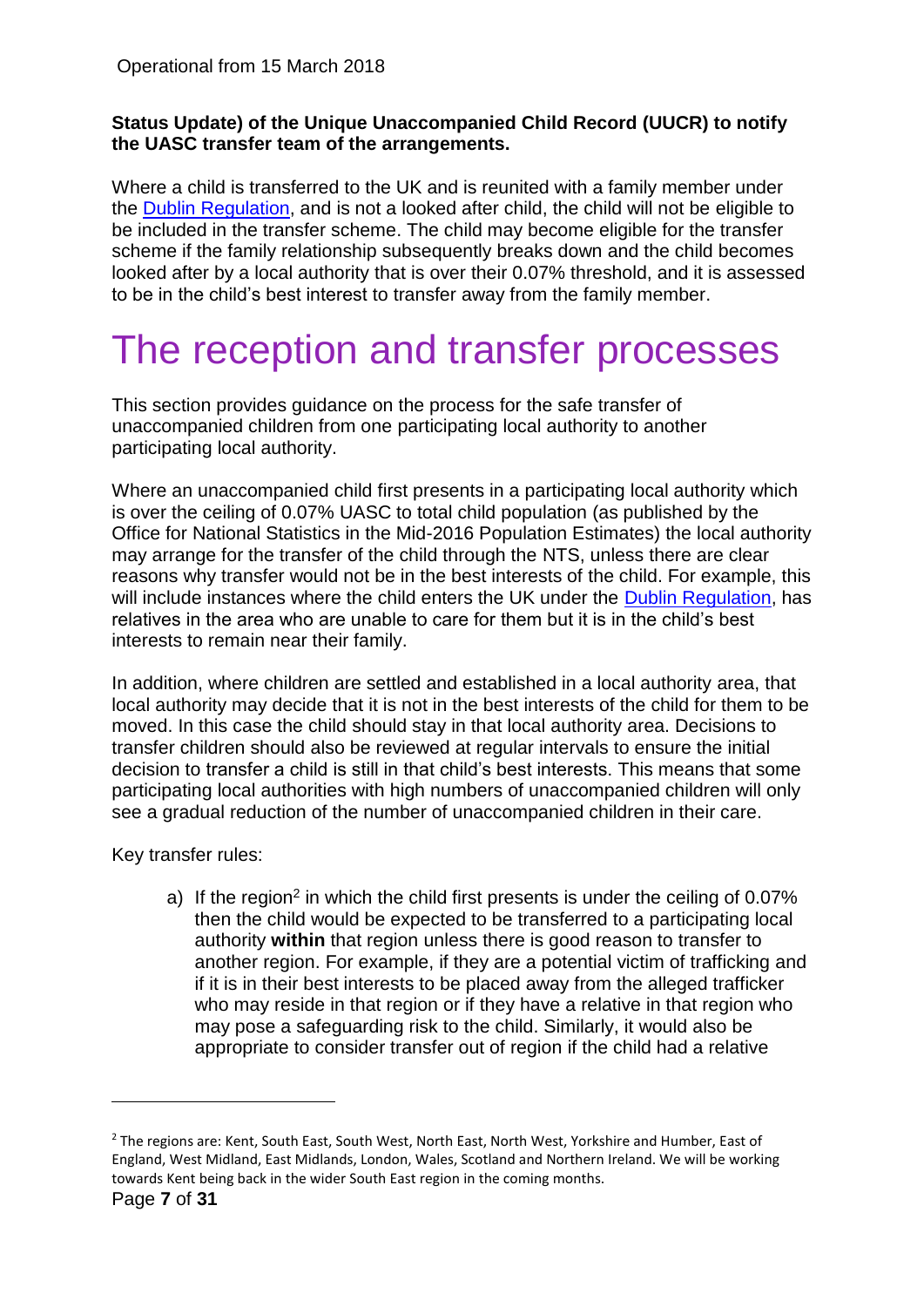living in another region and it was considered to be in their best interests to be placed near the relative.

b) If the region is over the ceiling of 0.07% then the child would be expected to be transferred to another participating local authority **out of** the region using the transfer protocol.

The percentage of 0.07% is not a target but will be used to indicate when a participating local authority has reached the point where they would not be expected to receive any more unaccompanied children. This percentage will remain under review but will continue to be in place until this document is updated. Even where local authorities are over their 0.07% ratio, the appropriateness of transfer must be considered on a case by case basis. There may be reasons why it is in the best interests for the child to remain in the entry local authority.

The percentage calculated for each local authority does not include care leavers or looked after children living in a local authority who are not the legal responsibility of that authority i.e. they have been placed out of area. Where a child is transferred to the UK to be reunited with a family member under the Dublin Regulation, and is not a looked after child, the child will not be included in the 0.07% calculation. If a child transferred in these circumstances is looked after temporarily before going to live with relatives, then while they are being accommodated by the local authority the child will qualify under the 0.07% calculation.

If for any reason, such as placement breakdown, the child becomes looked after by the local authority in which the relative(s) reside, then the child will be included in the 0.07% calculation, but it is expected that it will usually be in the child's best interests to stay in the same local authority as their relative(s). In some circumstances, it may be assessed to be in the child's best interests to be transferred to another local authority.

The UASC transfer team will need to decide which region to allocate to; and the regional administration leads will need to decide which participating local authority to allocate to. The allocation of unaccompanied children to local authorities by the receiving regional administration lead will be in accordance with a methodology agreed by each region and the best interests of the child.

The UASC transfer team will, in consultation with regional administration leads, operate a fair system for allocation of unaccompanied children to regions, which will take into account other relevant demands upon them. The UASC transfer team will also take into account the following considerations on a case by case basis when allocating unaccompanied children to a region:

- The specific needs of the child. These will include considerations such as location of any family members, access to legal representatives, a suitable place of worship and any other relevant considerations and recommendations specified within the UUCR.
- The region must have less than 0.07% UASC to total child population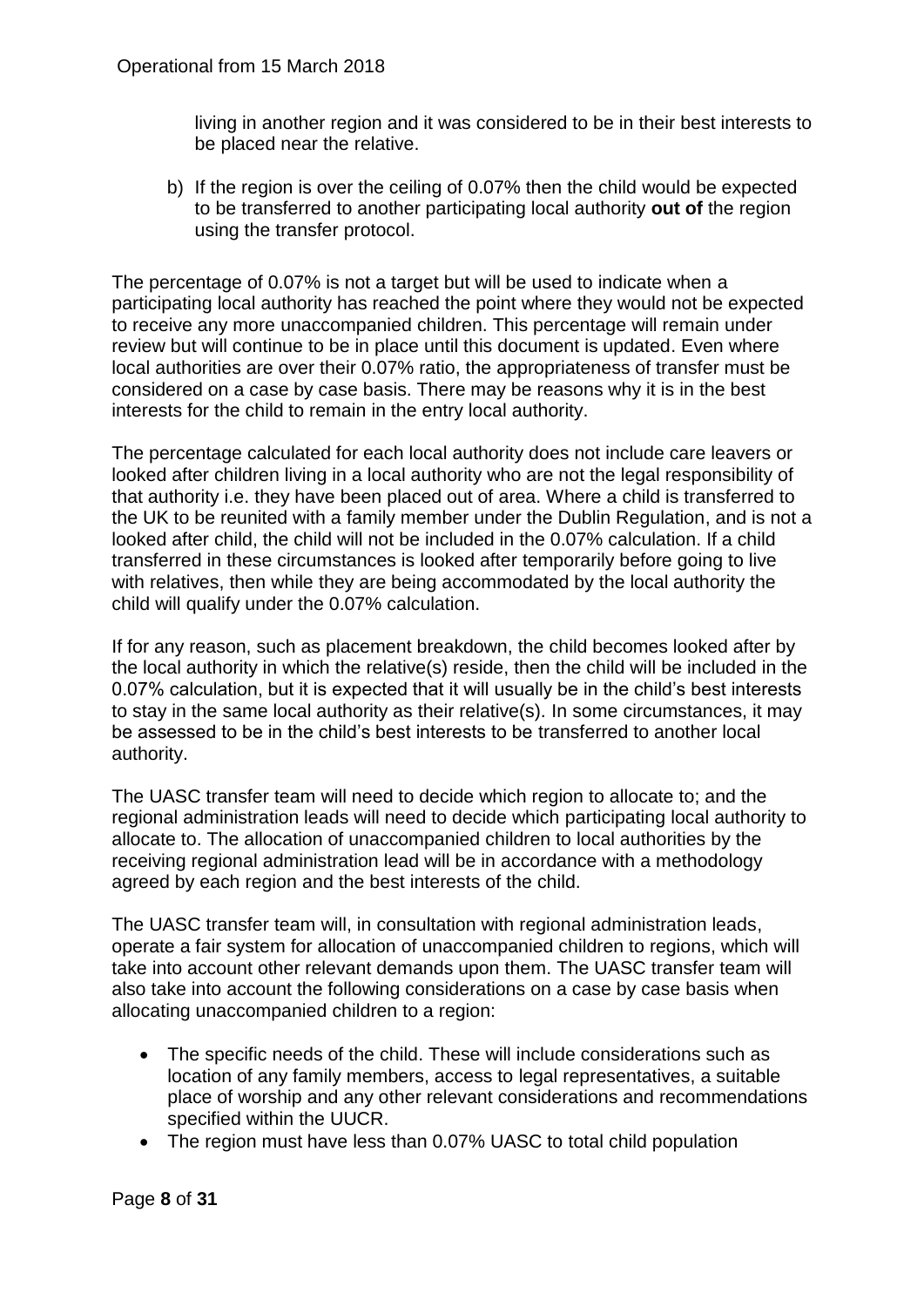- Number and timing of recent UASC arrivals to the region both via the transfer scheme and spontaneous arrivals
- Other relevant considerations and recommendations specified within the UUCR (see annex 2).

## <span id="page-8-0"></span>**Point the child comes to the attention of the UK authorities**

Unaccompanied children who wish to claim asylum can arrive or be encountered in a variety of ways – for example, at ports, in enforcement operations, as clandestine arrivals or at the Asylum Intake Units in Kent and Croydon. Unaccompanied children may also be brought to the UK under a formal resettlement scheme. On identification of an unaccompanied child:

- Home Office staff or the police (if identified at a police custody suite) will notify the entry local authority administration lead and the social care team as soon as possible to request the attendance of the duty social worker to take responsibility for the child. This will not be necessary if the child is already being looked after by a local authority, for example those children presenting at the Asylum Intake Unit in Croydon who are accompanied by a local authority representative.
- If the child is identified at a police custody suite, the police will notify the Home Office and the local authority as soon as possible.
- If Home Office staff cannot attend before the duty social worker arrives to take responsibility for the child, they will liaise with the local authority to arrange a welfare interview as soon as possible.
- If police, Home Office staff or other frontline staff in contact with the child have any suspicion that the child may have been trafficked, they must be referred to the local authority who should convene a strategy discussion with all agencies, and initiate enquires under section 47 of the Children Act 1989. It may be appropriate to take emergency action to secure the safety of the child. The local authority should follow guidance set out in Working Together to Safeguard Children. They should follow the instructions set out in the [National](https://www.gov.uk/government/uploads/system/uploads/attachment_data/file/510091/NRM_-_guidance_for_child_first_responders_v2.0_EXT.PDF)  [Referral Mechanism: guidance for child first responders](https://www.gov.uk/government/uploads/system/uploads/attachment_data/file/510091/NRM_-_guidance_for_child_first_responders_v2.0_EXT.PDF) and follow child protection procedures, including the [Victims of modern slavery –](https://www.gov.uk/government/uploads/system/uploads/attachment_data/file/509326/victims-of-modern-slavery-frontline-staff-guidance-v3.pdf) frontline staff [guidance](https://www.gov.uk/government/uploads/system/uploads/attachment_data/file/509326/victims-of-modern-slavery-frontline-staff-guidance-v3.pdf) and well as following the procedures set out in [Independent Child](https://www.gov.uk/government/publications/child-trafficking-advocates-early-adopter-sites)  [Trafficking Advocates: early adopter sites](https://www.gov.uk/government/publications/child-trafficking-advocates-early-adopter-sites) (2017)<sup>3</sup>.

## <span id="page-8-1"></span>**The entry local authority**

On referral to the entry local authority children's services, the duty social worker will attend the site where the child has been encountered and conduct an initial assessment of the needs of the child under section 17 of the Children Act 1989. It is likely that they will have to accommodate the child under section 20 of the Children Act 1989.

1

<sup>&</sup>lt;sup>3</sup> Independent Child Trafficking Advocates are currently implemented in Greater Manchester (comprising 10 local authorities), Hampshire and the Isle of Wight and nationally in Wales.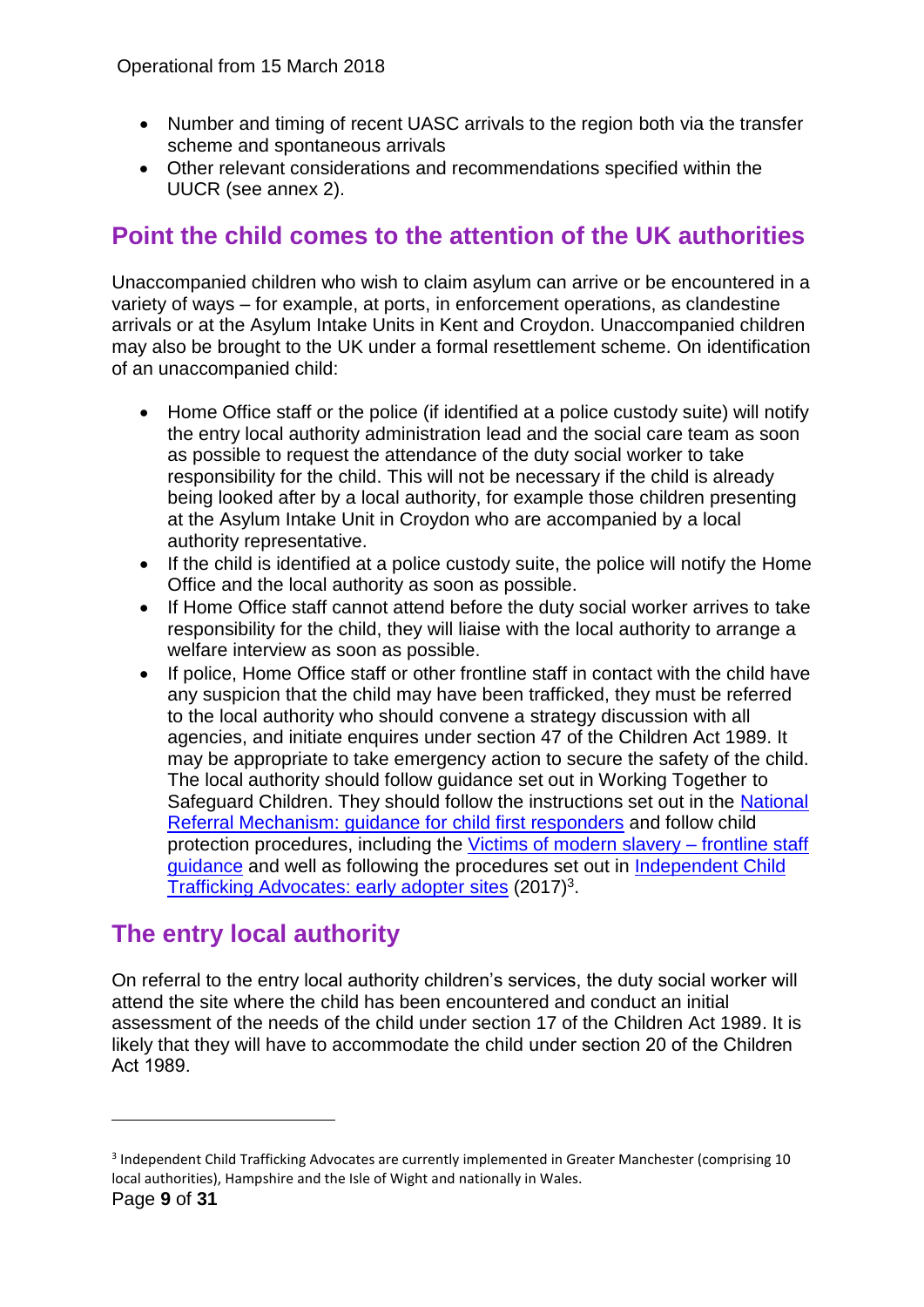If the child is referred to a local authority children's services prior to registering their claim for asylum and having their biometric data collected, the Home Office will arrange a welfare interview (and collection of biometric data) appointment through the appropriate procedures set out at [https://www.gov.uk/claim-asylum/children.](https://www.gov.uk/claim-asylum/children) This interview should take place at the nearest Home Office location to where the child is placed. The local authority should photograph the child in line with Department for Education's statutory guidance on the [Care of unaccompanied migrant children and](https://www.gov.uk/government/uploads/system/uploads/attachment_data/file/656429/UASC_Statutory_Guidance_2017.pdf)  [child victims of modern slavery.](https://www.gov.uk/government/uploads/system/uploads/attachment_data/file/656429/UASC_Statutory_Guidance_2017.pdf)

In cases where a child displays indicators that they may have been trafficked, they must be referred to the local authority who should convene a strategy discussion with all agencies, and initiate enquires under section 47 of the Children Act 1989. It may be appropriate to take emergency action to secure the safety of the child. The local authority should follow guidance set out in *Working Together to Safeguard Children* and should also refer the case to the National Referral Mechanism by sending the appropriate child NRM referral form to the Modern Slavery Human Trafficking Unit (MSHTU). A child does not need to consent to being referred into the NRM. It is however, best practice to inform them in a way that they can understand as this enables the child to be kept as fully informed as possible as to what is happening to them. For more information on referring to the NRM, see [Victims of modern slavery –](https://www.gov.uk/government/uploads/system/uploads/attachment_data/file/509326/victims-of-modern-slavery-frontline-staff-guidance-v3.pdf) frontline staff guidance. Referral forms are available at [https://www.gov.uk/government/publications/human-trafficking-victims-referral-and](https://www.gov.uk/government/publications/human-trafficking-victims-referral-and-assessment-forms)[assessment-forms](https://www.gov.uk/government/publications/human-trafficking-victims-referral-and-assessment-forms) and provide a list of indicators of children who may have been trafficked. All agencies likely to encounter, or have referred to them, children and young people who may have been trafficked should also follow the [Safeguarding](https://www.gov.uk/government/uploads/system/uploads/attachment_data/file/177033/DFE-00084-2011.pdf)  [children who may have been trafficked: practice guidance \(2011\)](https://www.gov.uk/government/uploads/system/uploads/attachment_data/file/177033/DFE-00084-2011.pdf) and [Independent](https://www.gov.uk/government/publications/child-trafficking-advocates-early-adopter-sites)  [Child Trafficking Advocates: early adopter sites \(2017\).](https://www.gov.uk/government/publications/child-trafficking-advocates-early-adopter-sites) It should be noted that an NRM referral would not necessarily be a reason not to refer a child to the NTS, provided that it was considered to be in the child's best interests.

Once the child has had their claim for asylum registered by the Home Office (by way of a welfare interview), the entry local authority will notify the UASC transfer team of the child's reception into their care using Part A (Reception Information) of the **UUCR**. This form must be completed for **all unaccompanied asylum seeking children** regardless of whether the child could be considered for transfer or not. It is very important for entry local authorities to complete the Part A form as comprehensively and accurately as possible. **Failure to do so can result in delays to the transfer process.**

#### <span id="page-9-0"></span>**Decision to refer into the transfer scheme by an entry local authority**

Page **10** of **31** If the entry local authority has more than 0.07% of unaccompanied children to their total child population, local authority social workers will need to make a decision whether to request a transfer to another local authority and then if they will be transferred, when to request the transfer takes place (for example, there may be health or other reasons why the transfer needs to be delayed). The decision to transfer will take in to account the child's best interests alongside other considerations – this may include but not necessarily be limited to: medical treatment, family ties, legal representation and advocacy, education, ethnic group, religion and continuity of care (refer to Annex 1 for further information on taking into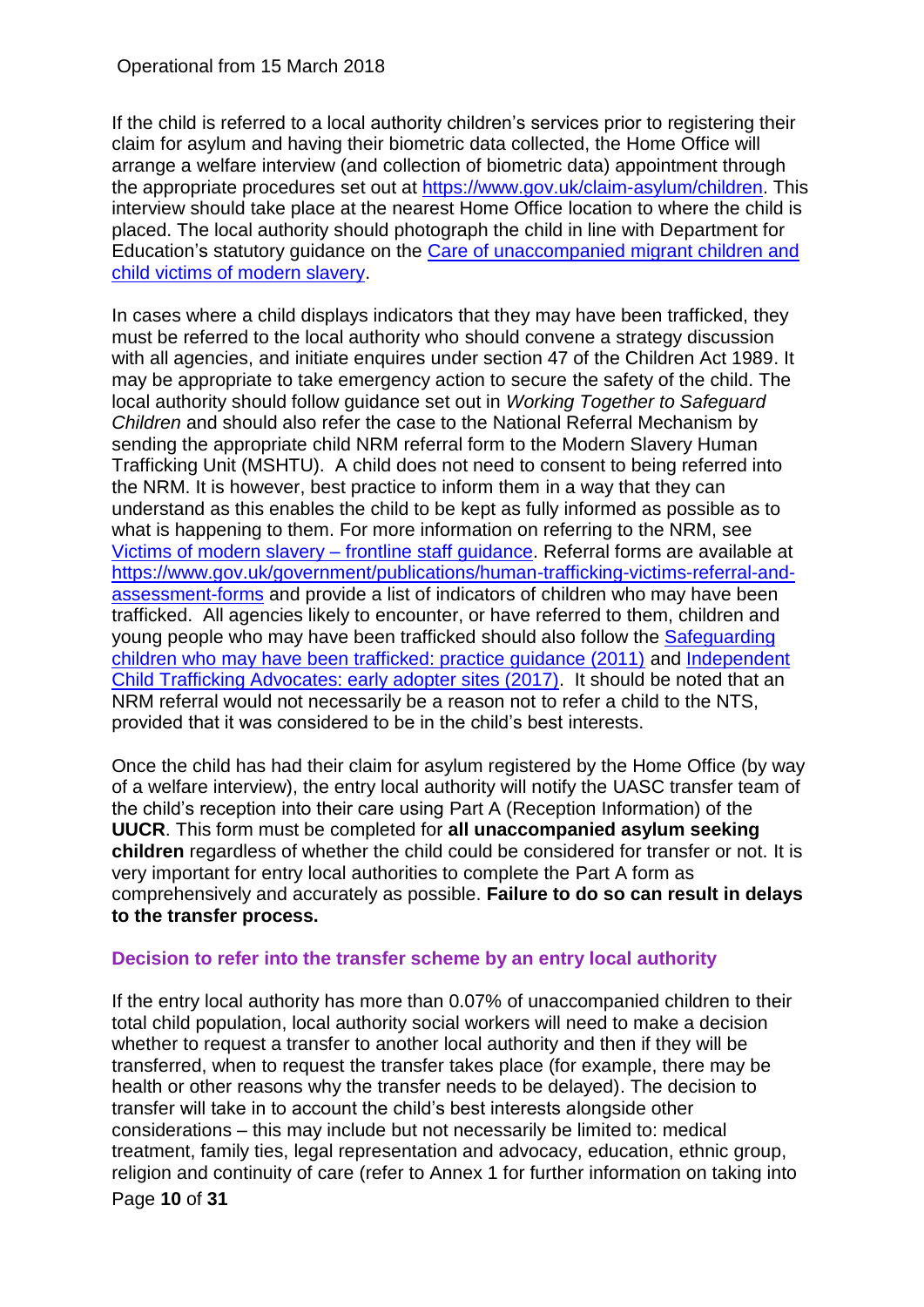account best interests of unaccompanied children within the NTS). Where a child is being looked after by a local authority, that local authority is under a duty to safeguard and promote the child's welfare.

An unaccompanied child cannot be referred to the NTS until their asylum claim has been registered with the Home Office. Once the claim has been registered the entry local authority will make the decision to transfer the child as soon as practicable ideally within two working days.

**The reasons for the decision on why it is in the best interest of the child to refer the child for transfer will be recorded in writing and kept by the entry local authority.**

### <span id="page-10-0"></span>Good practice note 1 – deciding which children to refer for transfer

*Factors indicating it is NOT in the interest of the child to refer for transfer at the point that the child has arrived in the UK*:

- Where a child has a family connection in the entry local authority
- Where they have a level of disability or have additional health needs which need attending to before the child can be transferred (e.g. TB or scabies treatment)
- Where there are unassessed or untreated drug or alcohol issues
- Where their racial, ethnic or cultural needs cannot be met elsewhere

*Factors indicating it IS in the interest of the child to refer for transfer*:

- Where their ethnic or cultural needs can be met elsewhere
- Where there is a heightened risk of gangs, trafficking or child sexual exploitation (CSE) if they stay in the entry local authority
- Where they have a family member in another local authority which they can be transferred to
- Where they are vocal about not wanting to stay in the entry local authority and going missing because they want to be elsewhere

The assessment of why it is in the best interest of the child to be referred for transfer should be included in the LAC review and shared with the receiving local authority.

Once a decision has been made to transfer the child to another participating local authority, the entry local authority must explain the decision to the child and ensure that they understand the implications of that decision. At the earliest opportunity, the child should be informed about the local authority area where they are to be transferred. The entry local authority should ensure that the child is prepared for the transfer to the receiving local authority.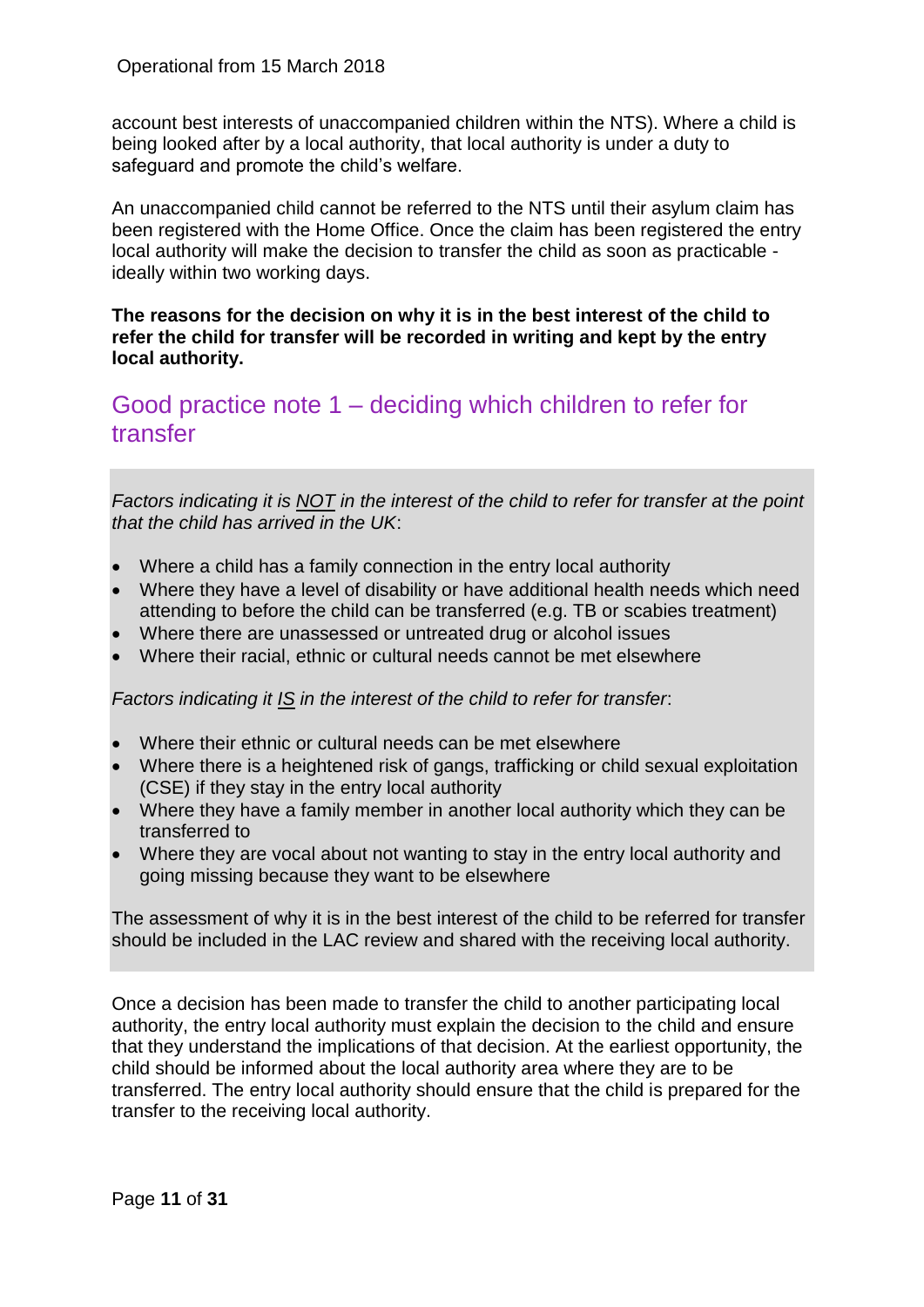## <span id="page-11-0"></span>Good practice note 2 – preparing the child for transfer

Preparation for transfer needs to be continual and child-centred.

- Ensure that all carers (who need to be prepared too) and professionals are giving the same reassuring messages about the fact that the child will be transferring.
- Highlight the opportunities and positives of the move to the child.
- Ensure that the care plan reflects the context of the child awaiting transfer.
- Ensure all paperwork and information has been shared with the receiving local authority, and maintain a dialogue with the receiving local authority social worker.
- Make contact with unaccompanied children who have previously been transferred and ask them to share their experience with the child who is due to be transferred.
- Where possible, receiving local authority social workers could travel for an advance meeting with the child before transfer to reassure and start building trust.
- Ask for photos of new carers and information about their household to share with the child, and if necessary help prepare the child for being cared for in a different type of environment to the one they have experienced in the entry local authority.
- Show the child pictures from the area they are transferring to and tell them what it will be like. If possible, put them in touch with other children who have been placed in that area and are happy with the placement.
- Arrange for the "handover" between social workers to take place somewhere the child will be relaxed. An unaccompanied child already settled in the receiving area might also be able to be present at the handover.

If transfer does not take place within the expected timescales, then the entry local authority must review the continued suitability of transferring the child. If the entry local authority reviews the decision to transfer the child and concludes that it is no longer in the child's best interests to proceed with the transfer then the entry local authority must notify the UASC transfer team, in writing of their intention to withdraw the transfer request.

## <span id="page-11-1"></span>Good practice note 3 – reviewing decisions to refer for transfer

Factors indicating it may be appropriate to withdraw the referral:

- Following referral has the child then disclosed that they have relatives in the area?
- Has the child developed connections with the local community or local services or treatment which they have begun and which it would be detrimental to leave?
- Are there specialist services which they are accessing and are only available in the entry local authority?
- Have further vulnerabilities become apparent (including mental health needs) since the referral was made?

Page **12** of **31**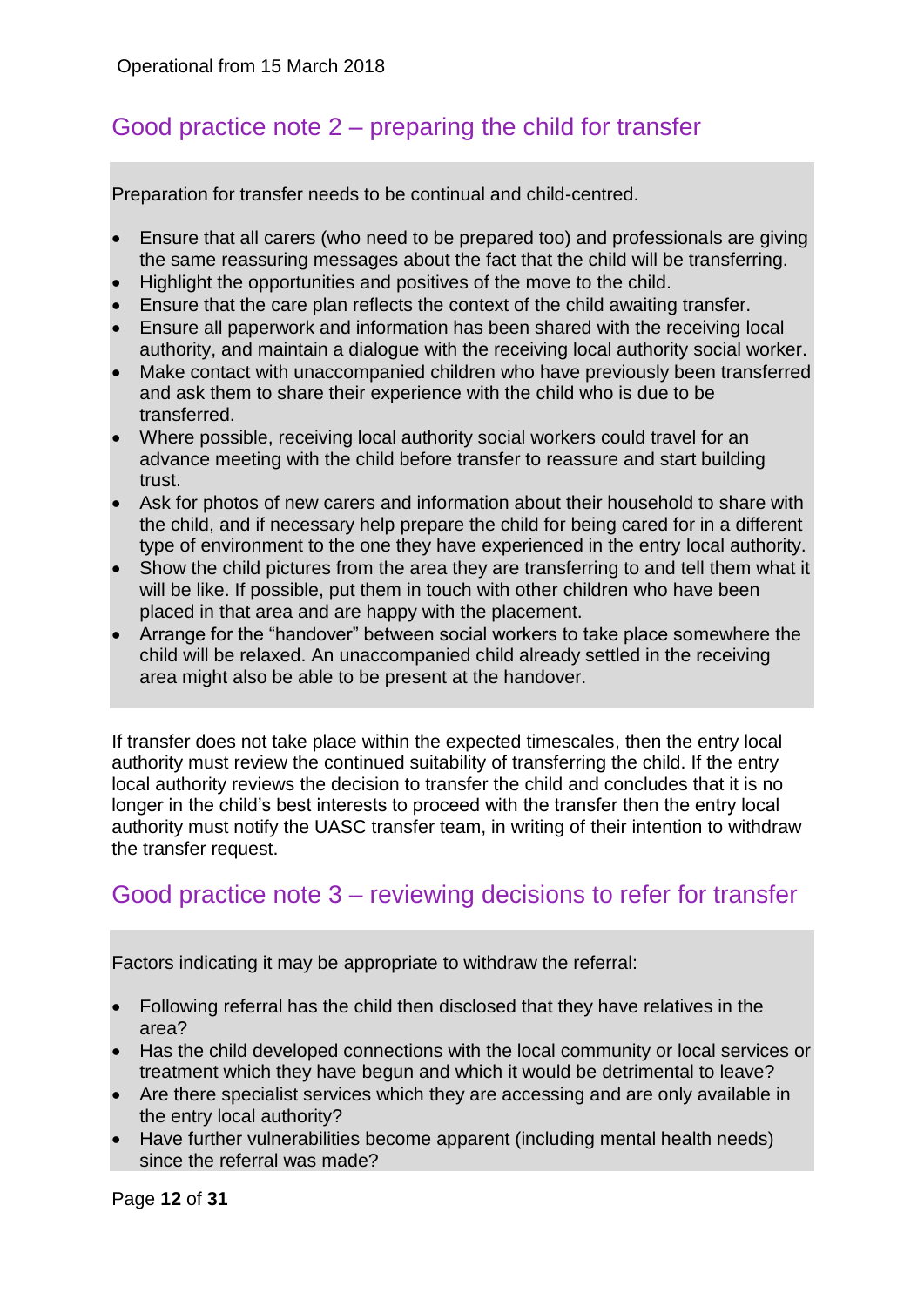- Has the child expressed a strong wish to stay despite being adequately prepared for transfer?
- Have other professionals given a view or made recommendations that the child should not now be transferred?
- Is the child due to turn 18 shortly? (local authorities may want to set an age which, if reached, they will withdraw the transfer referral)
- Is the entry local authority now under the 0.07% threshold?

In some circumstances, (for example, where the child is receiving treatment for an infectious disease) it may be in the best interests of the newly arrived unaccompanied child to stay in the entry local authority accommodation for an extended period of time before being transferred. Where a decision on whether to transfer the child has been deferred, the entry local authority will notify the regional administration lead and the UASC transfer team as soon as possible after the deferral decision is made. After a period of deferral, the decision to transfer will need to be reassessed to ensure that it is still in the child's best interest.

If requesting a transfer to another participating local authority, the entry local authority will complete Part B (Transfer Request) of the UUCR and submit this to the UASC transfer team. If the request is for a transfer within the region of entry, the entry local authority will also submit Part B (Transfer Request) to the regional administration lead. More information on this process is given below. Once the UASC transfer team receives a Part B (Transfer Request) of the UUCR it is expected that the transfer should take no longer than ten working days to confirm, through to the receipt of a Part D of the UUCR.

The entry local authority must ensure that all information known about the child, including the immediate health report findings, safeguarding concerns and whether or not the child claims to have family links in a particular area is recorded on Part B so that the receiving local authority can make the best initial placement decision possible. The entry local authority should also make clear if the child has arrived in the UK with a sibling. It is not acceptable for Part B of the UUCR to be submitted to the transfer team with sections left blank or marked 'Not known'. All information requested on the form must be provided. Failure to provide this information will cause delays in securing a transfer placement.

If during the transfer process, the receiving regional administration lead or the prospective receiving local authority, request additional information from the entry local authority to progress the transfer, the entry local authority should respond as soon as possible. In these circumstances, if a response is not received within 5 working days, then the transfer team will consider withdrawing the transfer request.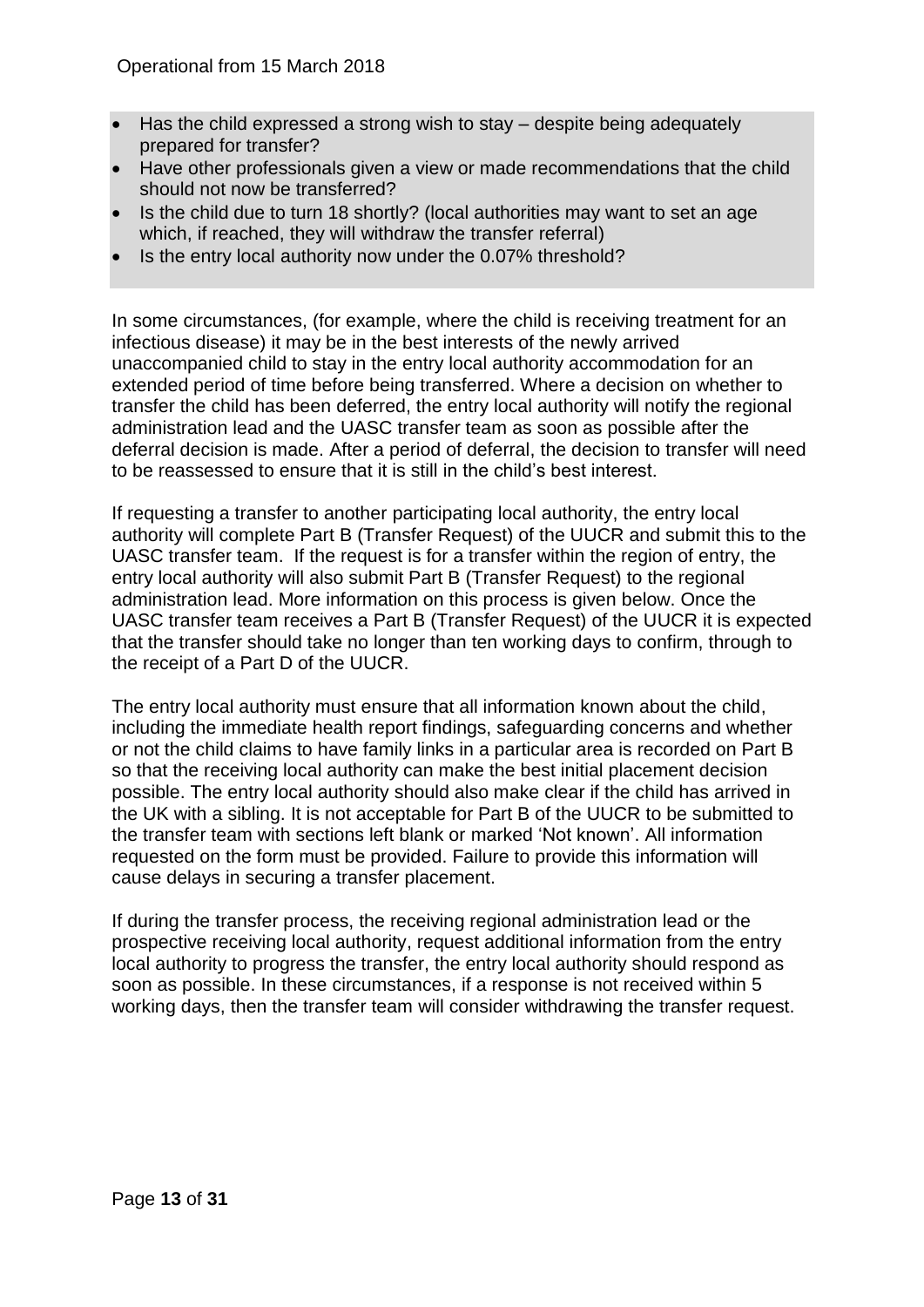## <span id="page-13-0"></span>Good practice note 4 – providing child level information to the receiving local authority

*Before the receiving local authority is confirmed:*

- Complete every section of Part A of the UUCR in as much detail as possible.
- Where Part A is completed within days of arrival, after 2 weeks, re-visit Part A, add further information (which would make a difference to a placement decision) if this has become available and then re-send.
- Include full details of any family members.
- Where the care plan has been completed, send this with the revised Part A.

Once the receiving local authority is confirmed, **all information available should be shared**. This could include:

- all assessments to date such as the LAC Care plan, medical assessment (or fitness to travel documents), LAC review documentation, etc.
- information about the culture and ethnicity of the child, including foods, faith, regional language and dialect, experience of culture in journey to the UK.
- a photograph is the child for prospective carers.

All information must be shared as a zipped file via a secure email address such as the nominated contact for out of area placements.

If a child has been referred for transfer, they will be placed into suitable temporary accommodation by the entry local authority. It may be that if the child has not been referred for transfer they will similarly be placed into suitable temporary accommodation until further assessment of the child has taken place and a suitable permanent placement is identified. The entry local authority duty social work team will accompany the child to temporary accommodation, or arrange for them to be transported there by an approved transport provider.

Entry local authority accommodation providers, carers and social workers will identify any immediate risks to the child and will take all safeguarding actions necessary. If there is any concern that the child has been trafficked, the local authority should convene a strategy discussion with all agencies, and initiate enquires under section 47 of the Children Act 1989. It may be appropriate to take emergency action to secure the safety of the child. Social workers and other frontline professionals should also follow processes recommended in the first 24 hours described in the Department for Education and Home Office Safeguarding children who may have [been trafficked: practice guidance \(2011\), Chapter 5: Actions for Services.](https://www.gov.uk/government/uploads/system/uploads/attachment_data/file/177033/DFE-00084-2011.pdf) Providers, carers and social workers will provide appropriate immediate support for the unaccompanied child during their stay and also escort the child for any emergency medical treatment required.

Page **14** of **31** The entry local authority will arrange for a registered medical practitioner to carry out an immediate assessment of the child's state of health which will address any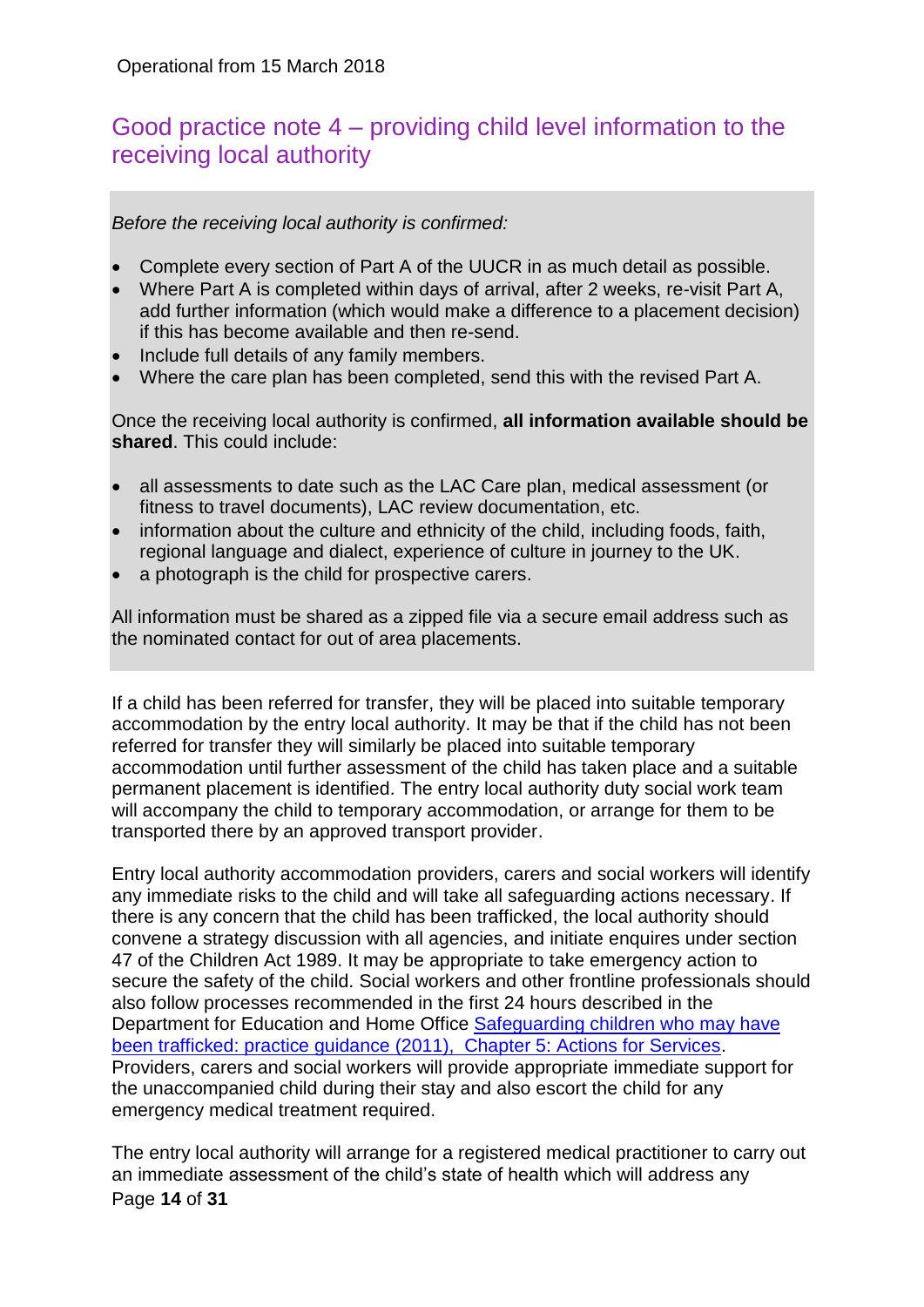immediate health issues that require urgent attention and include an assessment of whether the child is fit to travel. Entry local authorities should register the young person with the local GP as soon as possible so that relevant information can be easily accessed by the health authorities in the receiving local authority area. Further information developed by health professionals in Kent can be found at [http://www.uaschealth.org/.](http://www.uaschealth.org/)

Whether or not the decision is made to request the child's transfer to another local authority, the entry local authority will need to commence arrangements to undertake the initial health assessment (a health plan) as required by the [Care Planning,](http://www.legislation.gov.uk/uksi/2010/959/contents/made)  [Placement and Case Review \(England\) Regulations 2010.](http://www.legislation.gov.uk/uksi/2010/959/contents/made) The health plan must cover all of the information set out in Schedule 1, paragraph 1 of the Regulations and feed into the wider care plan. Further guidance can be found in the Department for Education and Department of Health, [Promoting the health and well-being of looked](https://www.gov.uk/government/uploads/system/uploads/attachment_data/file/413368/Promoting_the_health_and_well-being_of_looked-after_children.pdf)[after children Statutory guidance for local authorities, clinical commissioning groups](https://www.gov.uk/government/uploads/system/uploads/attachment_data/file/413368/Promoting_the_health_and_well-being_of_looked-after_children.pdf)  [and NHS England](https://www.gov.uk/government/uploads/system/uploads/attachment_data/file/413368/Promoting_the_health_and_well-being_of_looked-after_children.pdf) (2015).

Whether or not the child has been referred for transfer, after they have been accommodated by the entry local authority for 24 hours they become a looked after child under section 22 of the Children Act 1989. <sup>4</sup> The entry local authority will then need to comply with all its obligations under the [Children Act 1989,](http://www.legislation.gov.uk/ukpga/1989/41/contents) the [Care](http://www.legislation.gov.uk/uksi/2010/959/contents/made)  [Planning, Placement and Case Review \(England\) Regulations 2010](http://www.legislation.gov.uk/uksi/2010/959/contents/made) and statutory guidance ensuring that the child is accommodated in the most appropriate placement available which meets their needs. What is appropriate in the circumstances is a decision for the local authority to make.

To ensure the safe transfer of the child between the entry local authority and the receiving local authority, at the point of transfer (including where a receiving local authority comes to collect the child from the entry local authority placement) the child must be accompanied by a representative from the entry local authority who will hand responsibility for the child to the receiving local authority.

## <span id="page-14-0"></span>**The receiving local authority**

**The receiving local authority will become legally responsible for the child from the point of physical transfer into their care when the receiving local authority social worker collects the child from the agreed location. The entry local authority social worker or representative should also be present.** The receiving local authority will then need to comply with its obligations under the Children Act 1989, [Care Planning, Placement and Case Review \(England\) Regulations 2010](http://www.legislation.gov.uk/uksi/2010/959/contents/made) and statutory guidance. This will include the allocation of a social worker, independent reviewing officer, independent advocate and arrangements being put in place to ensure that a care plan, first review and single assessment will be completed.

1

<sup>&</sup>lt;sup>4</sup> The entry local authority will therefore need to comply with its obligations under sections 22 and 22C of the [Children Act 1989.](http://www.legislation.gov.uk/ukpga/1989/41/contents)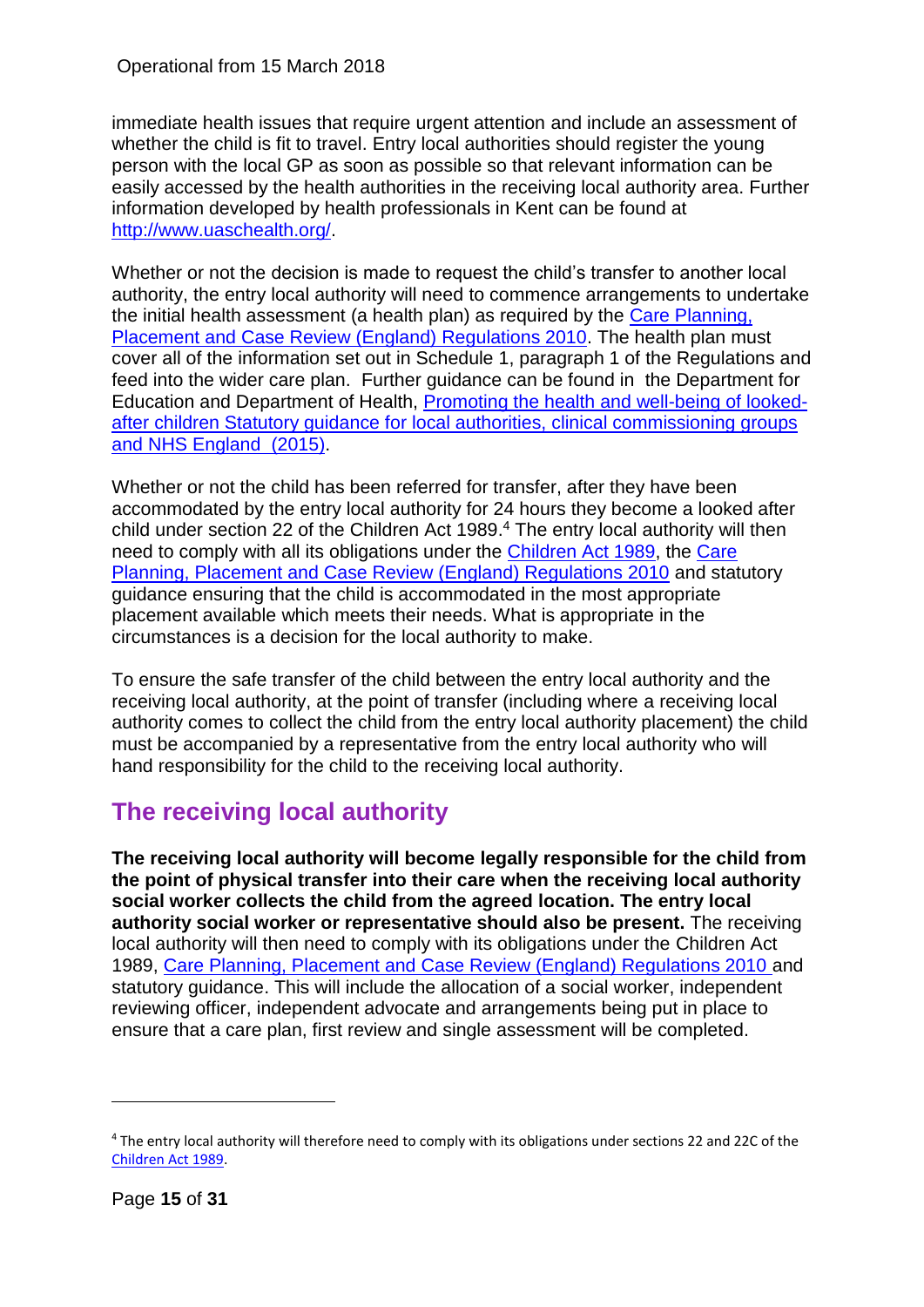Once the child has been allocated to a receiving local authority, a social worker will then make an initial placement decision, again, based on the information available in Part A, B and C of the UUCR and as much additional information which the entry local authority has been able to provide. They may also make contact with the entry local authority social worker listed on the UUCR to seek clarification or additional information. It may be in the best interest of the child that this is a temporary placement to enable further information gathering and for the child to settle and be confident to talk about their needs, feelings and wishes. However, the social worker will also need to consider the impact on the child of another short-term placement and seek to move the child to a longer-term placement as soon as possible.

## <span id="page-15-0"></span>Good practice note 5 – placement decisions in receiving local **authorities**

- Contact the entry local authority and ask for any additional information which might be available.
- Be aware of global and regional conflicts and the tensions between some nationalities as a result of that.
- The ethnic and cultural match to carers is not always right for every child, more important is the overall ability to care for the child.
- Consider placing the child near other children of similar backgrounds.
- Complete a risk assessment which takes account of the age and behaviour of the child.
- Consider whether the carer can prepare the child for adulthood.
- Consider whether the carer will contemplate Staying Put.

## <span id="page-15-1"></span>**Age Assessment**

Age assessments should only be carried out where there is significant reason to doubt that the claimant is the age they claim to be. Age assessments should not be a routine part of a local authority's assessment of unaccompanied or trafficked children, if their claimed age is not disputed. Home Office staff should deal with these cases in accordance with the [Assessing Age](https://www.gov.uk/government/uploads/system/uploads/attachment_data/file/257462/assessing-age.pdf) guidance. Local authorities may also wish to refer to the ADCS [Age Assessment Guidance.](http://adcs.org.uk/assets/documentation/Age_Assessment_Guidance_2015_Final.pdf)

Where the age of a child is disputed – but accepted as being under 18 years of age or treated as being under 18 years of age until further assessment of their age has been completed – the receiving local authority will normally conduct the Merton and further case law compliant age assessment. In some cases, the entry local authority may agree to conduct the case law compliant age assessment before transfer has been agreed. Where the child is not being transferred, the Merton and further case law compliant assessment will be conducted by the entry local authority.

If the receiving local authority concludes from their own age assessment that the individual is an adult, they will cease to be eligible for support from the local authority under the [Children Act 1989.](http://www.legislation.gov.uk/ukpga/1989/41/contents) The local authority should immediately notify the Home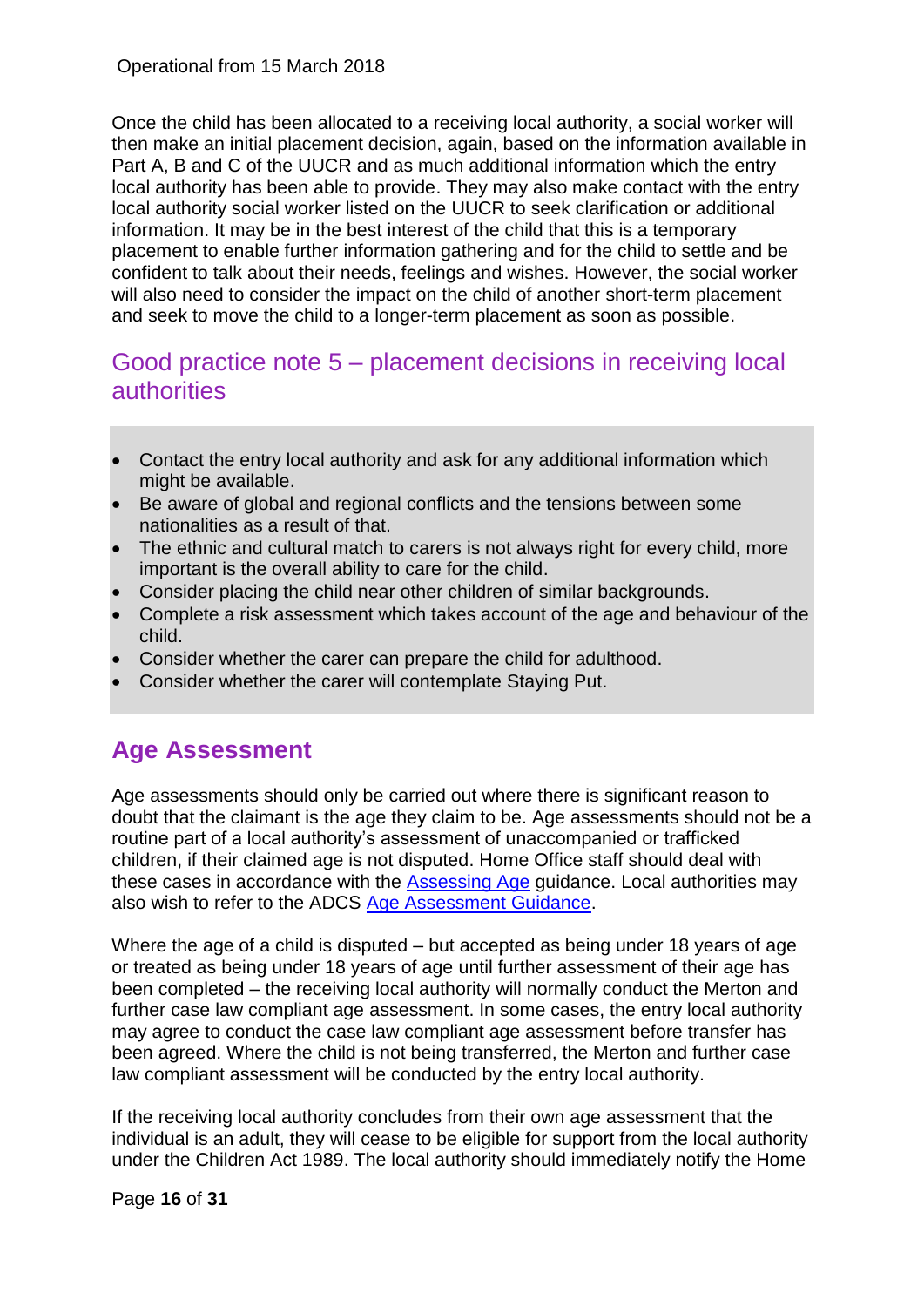Office of anyone assessed as an adult who is in need of asylum support accommodation by submitting a request to the [Accommodation Gatekeeper Team](mailto:AccommodationGatekeeperTeam@homeoffice.gsi.gov.uk) and sending Part E of the UUCR to [UASCNationalTransferTeam@homeoffice.gov.uk](mailto:UASCNationalTransferTeam@homeoffice.gov.uk). The Accommodation Gatekeeper Team handles referrals on a same day basis and will arrange initial accommodation and transport to that accommodation as necessary. The local authority remains responsible until the individual has been physically transferred into accommodation in the adult asylum support system.

## <span id="page-16-0"></span>**Transport**

Transport arrangements from the entry local authority's temporary placement to the receiving local authority temporary placement will be coordinated between the two local authorities. Unless mutually agreed otherwise, the receiving local authority will be responsible for payment of transport costs. As noted above, at the point of transfer the child must be accompanied by a representative from the entry local authority who will hand responsibility for the child to the receiving local authority.

## <span id="page-16-1"></span>**Notification of transfer**

The receiving local authority will notify the entry local authority administration lead, regional administration lead and the UASC transfer team of the safe arrival of the child as soon as is practicable and no longer than 24 hours after arrival.

There may be some circumstances in which an unaccompanied child is transferred from one local authority to another without the direct involvement of the UASC transfer team in the transfer process, such as when a local authority is seeking to reduce its out of area placements by transferring legal responsibility to the local authority the child is currently accommodated in. The receiving local authority will use part D (Transfer Acceptance) to notify the UASC transfer team within 24 hours of the transfer. The UASC transfer team will update its records to take account of the transfer.

Details of the funding the receiving authority will receive and the process to claim the funding can be found in the [funding instructions.](https://www.gov.uk/government/publications/unaccompanied-asylum-seeking-children-uasc-grant-instructions)

### <span id="page-16-2"></span>**Actions undertaken by the UASC transfer team, regional administration leads, entry and receiving administration leads**

On receipt of a Part A (Reception Information) of the UUCR, the UASC transfer team will update its records and CID (Case Information Database) with the name and contact details of the social worker and the address of the first/temporary placement.

On receipt of Part B (Transfer Request) of the UUCR from an entry local authority in a region which has over 0.07% UASC to total child population, or otherwise where there are specific reasons why a transfer out of region has been requested, then the UASC transfer team will consider which region to allocate the child.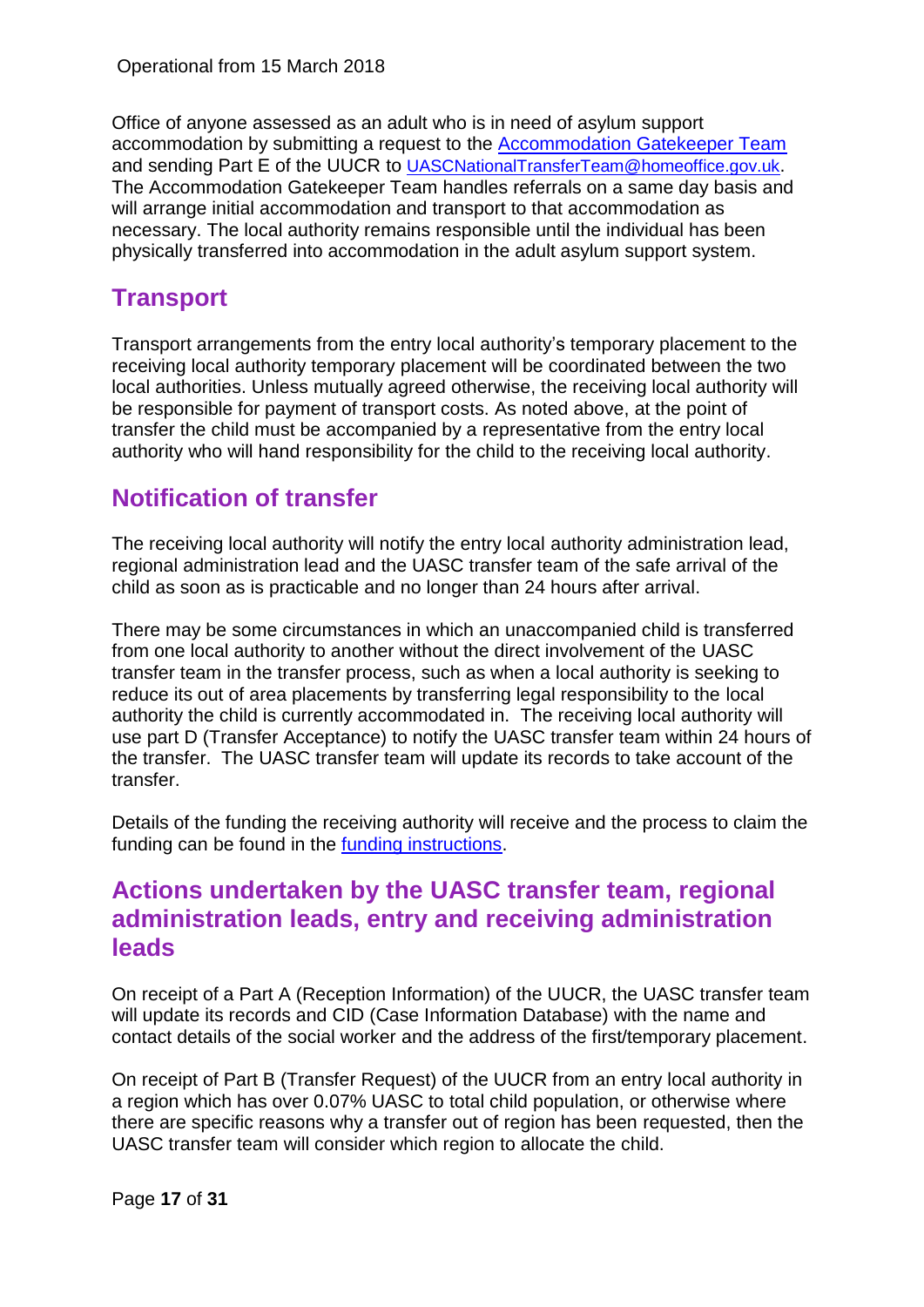Following the identification of an appropriate region, the UASC transfer team will contact the relevant receiving regional administration lead to notify them of the allocation and forward the UUCR.

The receiving regional administration lead in the new (or the same) region will review which local authority within their region should receive the child, and will then notify the relevant receiving local authority administration lead using Part C (Transfer Allocation) of the UUCR.

In the event of staff absences, the regional administration lead in the receiving region must ensure that they have in place adequate cover arrangements to allow for immediate action to be taken to prevent delay of the transfer. This may include providing the UASC transfer team with secondary contact details.

The receiving local authority administration lead will as soon as possible:

- Acknowledge allocation by email to the receiving regional administration lead.
- Confirm transfer acceptance to the entry local authority, entry regional administration lead, and UASC transfer team using Part D (Transfer Acceptance) of the UUCR.

The UASC transfer team will update its records to take into account the transfer. All information shared between local authorities, regional administration teams and the UASC transfer team will be via secure email addresses in accordance with good practice in data protection. E-fax may be used as a short-term contingency in situations where secure e-mail is not available.

The UASC transfer team will also provide information to the Refugee Council Children's Panel about children who have been transferred to another local authority to enable the Children's Panel to contact the child.

The UASC transfer team will also update CID to reflect the acceptance of the transfer and the name and contact details of the social worker in the receiving local authority. Notifications to the UASC transfer team should be made to [UASCNationalTransferTeam@homeoffice.gov.uk.](mailto:UASCNationalTransferTeam@homeoffice.gov.uk)

## <span id="page-17-0"></span>**Central record keeping**

In addition to notification of new unaccompanied asylum seeking children being looked after by them, each local authority must use Part E (Looked after status update) promptly to notify the UASC transfer team of the following events occurring in relation to any of the unaccompanied children in their care to whom the current UASC Funding Instructions apply:

a) The unaccompanied child ceases to be looked after by that local authority (whether this was because, for example their age was determined as being 18 or over, they reached 18 years old, they were reunited with an appropriate adult, or other reason) including the date and reason that provision ended.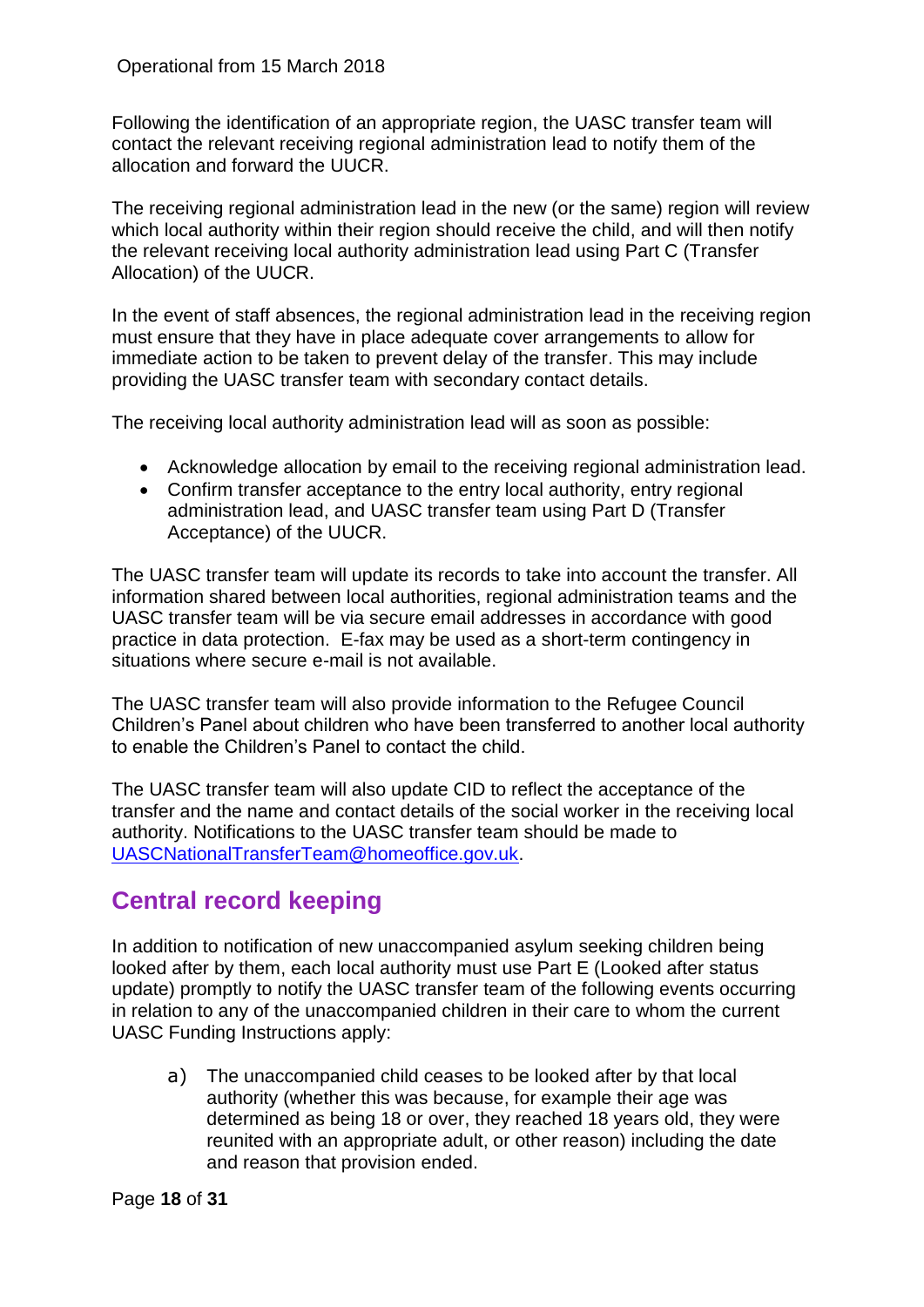- b) The unaccompanied child has gone missing or the child has returned to the local authority after a missing incident.
- c) The unaccompanied child resumes status as a looked after child of that local authority, subsequent to notification that they had ceased to be looked after, including the date that they resumed status as a looked after child.
- d) Responsibility for looking after the child had passed to a local authority other than that which is recorded by the UASC transfer team, including the date that responsibility changed.

If an unaccompanied child is transferred from one local authority to another without the involvement of the UASC transfer team, the receiving local authority will use Part D (Transfer Acceptance) of the UUCR to notify the UASC transfer team promptly of the transfer.

## <span id="page-18-0"></span>The NTS and referrals from outside the UK

This section provides guidance on the NTS and resettlement from Europe through section 67 of the Immigration Act 2016 or from the Middle East and North Africa region through the Vulnerable Children's Resettlement Scheme.

## <span id="page-18-1"></span>**Unaccompanied Children (non-family) from Europe – Section 67 of the Immigration Act 2016**

Unaccompanied children who are brought to the UK from another EU Member State (MS), but who are not reuniting with family, will be placed with a local authority via the NTS. This section explains how that transfer process should take place.

Once relevant checks in the sending Member State have been completed, authorities in the sending Member State will notify the Home Office's European Intake Unit (EIU) that a local authority placement is required. The child's details, including information gathered from a best interest assessment, will be shared with the EIU.

Upon receipt of the referral, the EIU will complete a UUCR (Part A) and send it to the UASC transfer team.

The UASC transfer team will consider which region to allocate the child and refer the child to the appropriate regional administration lead by sending them a Part C form. The regional administration lead will identify a participating local authority within the region to receive the child, notify the local authority and confirm acceptance within two working days. The local authority should then complete Part D and send it to the UASC transfer team.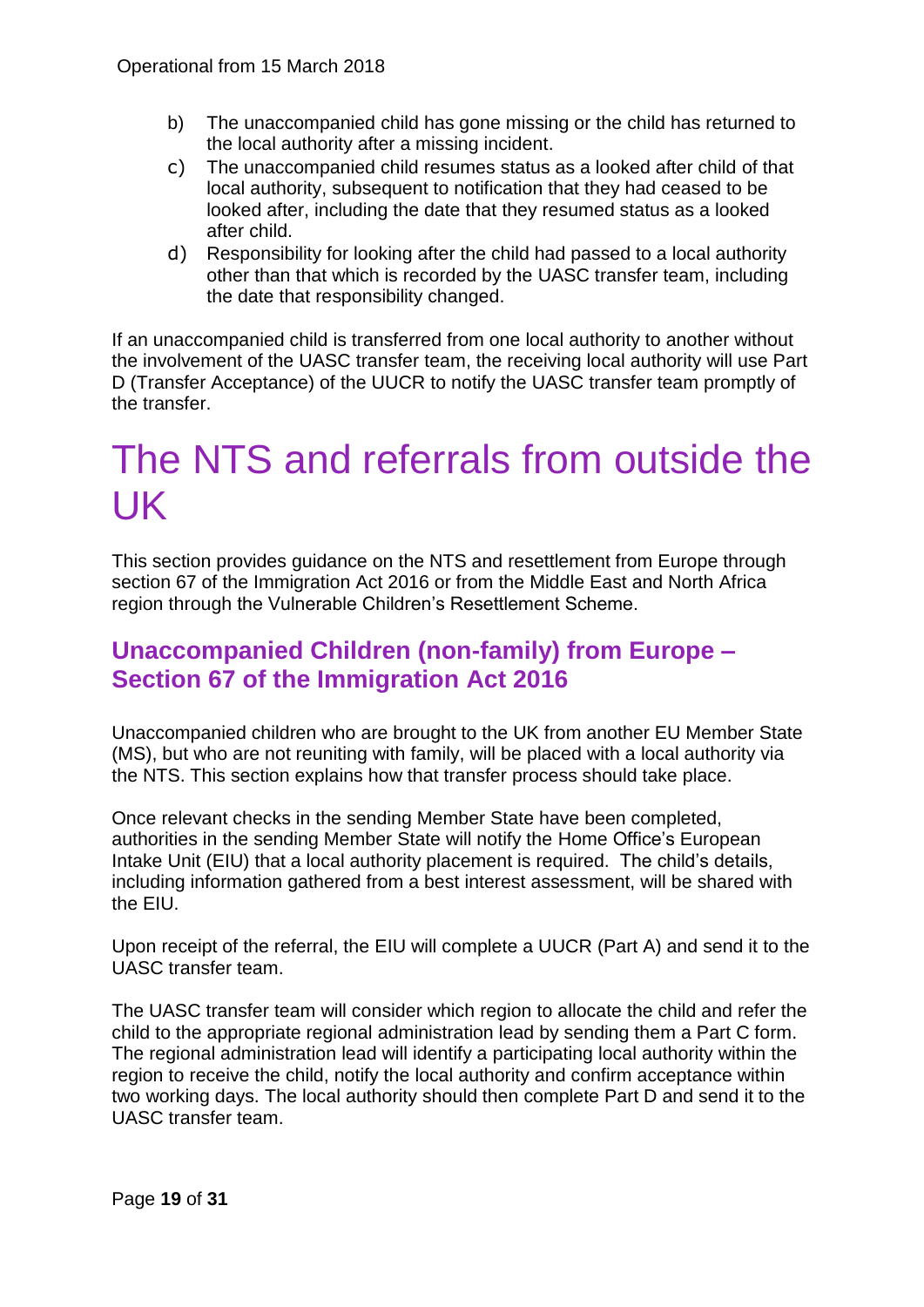Once Part D has been received, the UASC transfer team will notify the EIU that a placement has been agreed. The EIU will then accept the case and agree which port they should arrive at. At this stage the EIU should also send any further information on the child to the receiving local authority via the UASC transfer team.

Once the EIU has been notified of the confirmed date and location of arrival they will liaise with the receiving local authority to arrange for the reception arrangements of the child at the arrival port.

### <span id="page-19-0"></span>**Unaccompanied Children Referred from the Vulnerable Children's Resettlement Scheme**

Unaccompanied children who are part of the Vulnerable Children's Resettlement Scheme (VCRS) may be allocated to participating local authorities via the NTS.

For unaccompanied children being considered for resettlement, a professional safeguarding adviser in the Home Office may review all cases prior to referral to the NTS.

Unaccompanied children accepted under the VCRS will then be referred into the NTS by the Home Office (Resettlement Team) who will send the UNHCR referral, Medical Health Assessment and Best Interest Determination/Assessment. Upon receipt the UASC transfer team will consider which region to allocate the child and refer the child to the appropriate regional administration lead by sending them a Part C form. The regional administration lead will consider which participating local authority within the region should receive the child, notify the local authority and confirm acceptance as soon as possible. The local authority should then complete a Part D form and send it to the UASC transfer team.

On confirmation of acceptance the UASC transfer team will notify the Resettlement Team who will instruct the International Organization for Migration (IOM) to arrange flights to the UK. The Resettlement Team will liaise with the local authority and will facilitate any pre-departure communications between the local authority and the child. Pre-departure communications may be via phone/internet or may be written communication only. This will vary according to the needs of the case as assessed by the local authority and the UN High Commissioner for Refugees (UNHCR). On receipt of travel arrangements, the receiving local authority will arrange to collect the child from the receiving airport.

# <span id="page-19-1"></span>If a child goes missing

Home Office staff should follow the guidance contained in the [Identifying People at](https://www.gov.uk/government/uploads/system/uploads/attachment_data/file/537709/Identifying-people-at-risk-v1.0.pdf)  [Risk guidance.](https://www.gov.uk/government/uploads/system/uploads/attachment_data/file/537709/Identifying-people-at-risk-v1.0.pdf) Local authorities and all other relevant agencies should refer to the [Statutory guidance on children who run away or go missing from home or care.](https://www.gov.uk/government/uploads/system/uploads/attachment_data/file/307867/Statutory_Guidance_-_Missing_from_care__3_.pdf)

In cases where the child has gone missing this should be reported to the local police and the local authority (if they are not already aware). All available information should be shared with the police and the local authority without delay in line with

Page **20** of **31**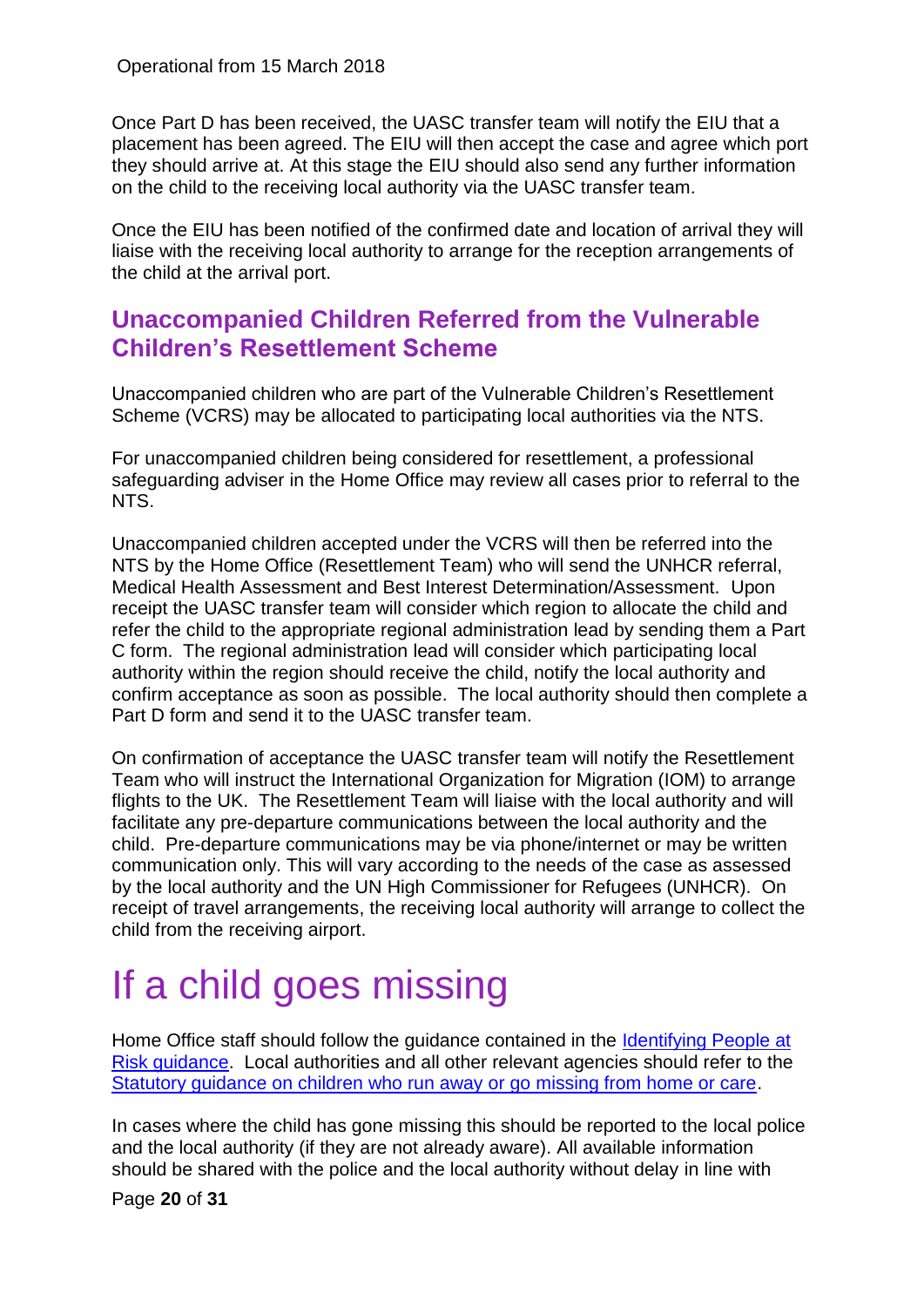each agency's data protection policies and procedures and with all due consideration of the Data Protection Act 1998. Where possible, biometric information will be shared between the Police and Home Office officials to enable effective tracing of the child.

It is important that biometric information is collected by the Home Office at the earliest opportunity and ideally before care of the child formally becomes the responsibility of the local authority, so that in the event of the child going missing, this is available to assist in efforts to trace them.

If a child goes missing before they have been accommodated by the local authority for 24 hours, the local authority from which the child has gone missing still has responsibilities under the Children Act 1989, for example towards children in need under section 17, or under section 47 if they have reasonable cause to suspect that a child is suffering, or is at risk of suffering, significant harm. The local authority, the police and other relevant partners will also still be under a duty to discharge their functions having regard to the need to safeguard and promote the child's welfare, and they should therefore make every attempt to locate the child.

If an unaccompanied child goes missing before they have been accommodated for 24 hours, and they are found in the area of another local authority, that second local authority then assumes responsibility for that child under the Children Act 1989 including to accommodate the child under section 20. Once the child has been accommodated for 24 hours by the second authority, the unaccompanied child becomes looked after by them.

If a child goes missing from either the entry or receiving local authority care, the local authority should follow DfE's Statutory guidance on children who run away or go [missing from home or care January 2014.](https://www.gov.uk/government/uploads/system/uploads/attachment_data/file/307867/Statutory_Guidance_-_Missing_from_care__3_.pdf) They should also notify the UASC transfer team by submitting a Part E (Looked After Status Update) form. If a child goes missing after Part D has been submitted but before the actual transfer has taken place, then Part E should still be completed by the entry local authority who will have ready access to the available information.

When a missing unaccompanied child is found in another local authority, that local authority must offer the child a return home interview in line with the DfE [Statutory](https://www.gov.uk/government/uploads/system/uploads/attachment_data/file/307867/Statutory_Guidance_-_Missing_from_care__3_.pdf)  [Guidance on children who run away or go missing from home or care January 2014.](https://www.gov.uk/government/uploads/system/uploads/attachment_data/file/307867/Statutory_Guidance_-_Missing_from_care__3_.pdf) In line with that guidance, information from the return home interview should be shared with all local partners along with those involved in the support and care of the child to ensure intelligence from the interview is acted on appropriately - including "push" and "pull" factors in the missing incident. If this interview establishes that a child is likely to go missing again if they were to be returned to the local authority from which they went missing (due to possible family or community links with a particular area) then consideration must be given as to how that risk can be mitigated, including as to whether a permanent transfer to that area, or another appropriate local authority, would be in the best interests of the child. Any such decision must consider safeguarding or trafficking issues, together with the capacity of the respective local authority. The UASC transfer team must be informed of any such transfer.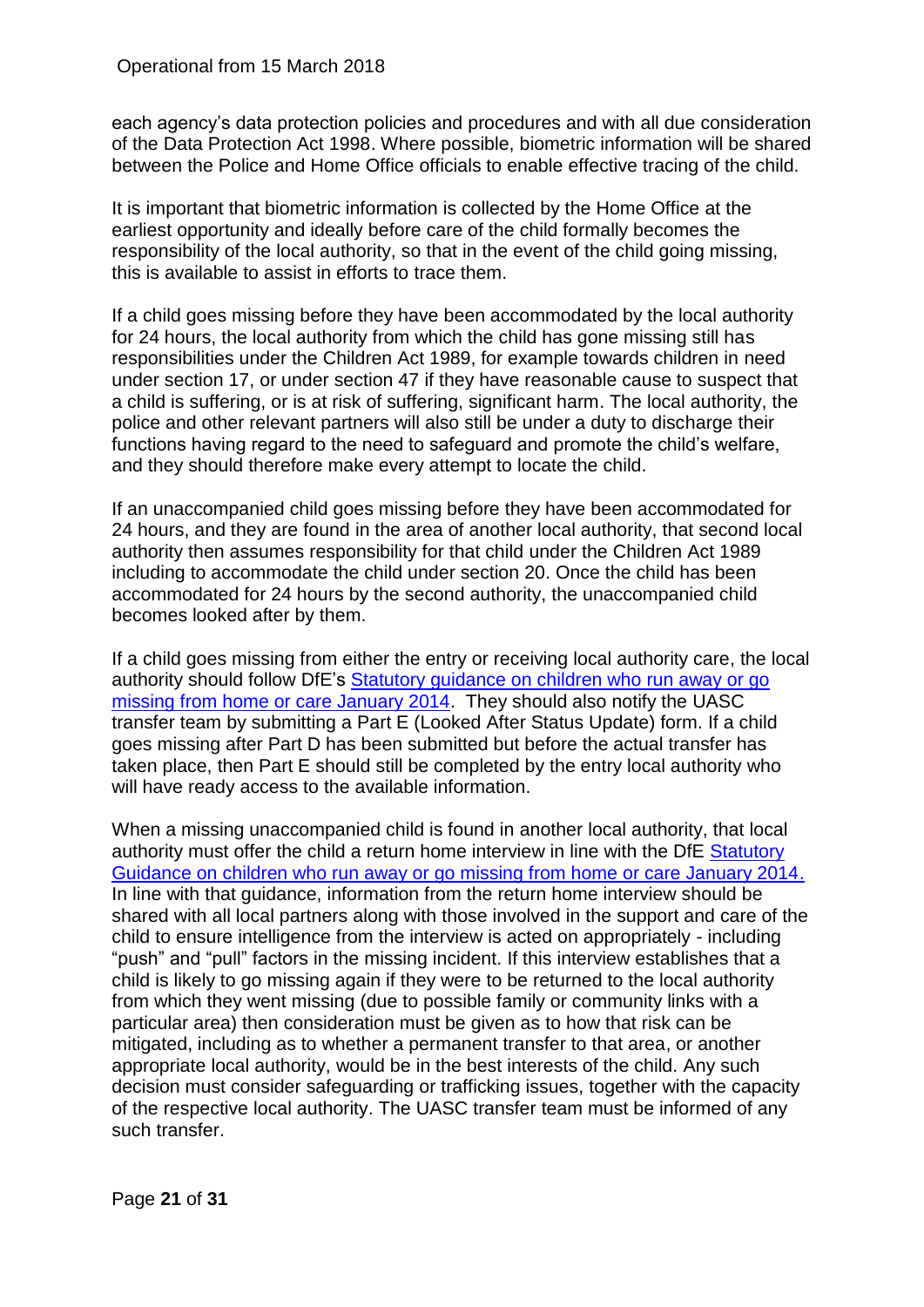## <span id="page-21-0"></span>Annexes

## <span id="page-21-1"></span>**Annex 1 - Best interests of the child**

Article 3 of the United Nations Convention on the Rights of the Child provides that in all actions taken concerning children, the best interests of the child shall be a primary consideration.

The requirement to take into account the wishes and feelings of the child, and how the child's best interests should be included in all decisions regarding their welfare are embedded in the following legislation, regulations and guidance:

#### **Section 1 of the Children Act 1989**

**The Children Act 1989 guidance and regulations Volume 2: care planning, placement and case review**; and

#### **Working together to safeguard children A guide to inter-agency working to safeguard and promote the welfare of children March 2015**

As stated in the protocol, the receiving local authority will need to comply with its obligations under the [Care Planning, Placement and Case Review \(England\)](http://www.legislation.gov.uk/uksi/2010/959/contents/made)  [Regulations 2010.](http://www.legislation.gov.uk/uksi/2010/959/contents/made) <sup>5</sup> The best interests of the child and their welfare will be central as with any other looked after child.

#### **International perspective**

The guidance on best interest assessment is elaborated in the General comment No. 14 (2013) on the right of the child to have his or her best interests taken as a primary consideration (art. 3, para. 1) published by the UN Committee on the Rights of the Child.

Article 3, paragraph 1, of the Convention on the Rights of the Child, ratified by the UK Government, gives the child the right to have his or her best interests assessed and taken into account as a primary consideration in all actions or decisions that concern him or her, both in the public and private sphere.

The UN Committee has drawn up a non-exhaustive and non-hierarchical list of elements that could be included in a best interest assessment by any decision-maker having to determine a child's best interests. The non-exhaustive nature of the elements in the list implies that it is possible to go beyond those and consider other factors relevant in the specific circumstances of the individual child or group of children. All the elements of the list must be taken into consideration and balanced in light of each situation. The list should provide concrete guidance, yet flexibility.

1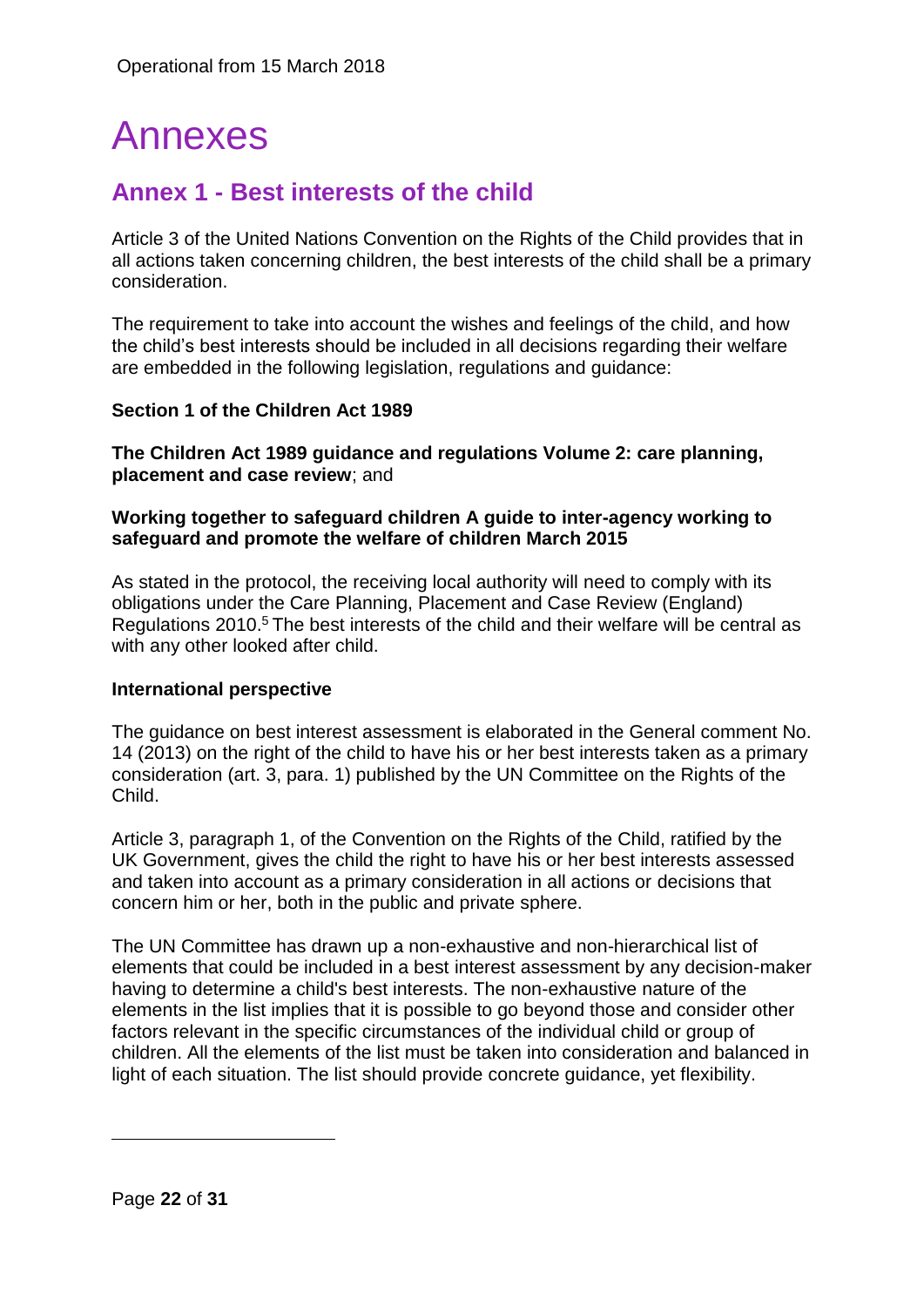#### **Elements to be taken into account when assessing the child's best interests**

#### **(a) The child's views**

#### **(b) The child's identity**

The identity of the child includes their current needs and capabilities, characteristics such as sex, sexual orientation, national origin, religion and beliefs, cultural identity, personality. Although children and young people share basic universal needs, the expression of those needs depends on a wide range of personal, physical, social and cultural aspects, including their evolving capacities.

### **(c) Care, protection and safety of the child**

Children's well-being, in a broad sense includes their basic material, physical, educational, and emotional needs, as well as needs for affection and safety, and the possibility of future risk and harm, or other consequences of the decision.

#### **(d) Situation of vulnerability**

An important element to consider is the child's situation of vulnerability, such as physical and emotional need, disability, belonging to a minority group, specific protection needs such as being a victim of trafficking, prior experience of trauma, need for continuity, safety and security.

#### **(e) The child's right to health**

The child's right to health (including mental health) and his or her health condition are central in assessing the child's best interest. However, if there is more than one possible treatment for a health condition or if the outcome of a treatment is uncertain, the advantages of all possible treatments must be weighed against all possible risks and side effects, and the views of the child must also be given due weight based on his or her age and maturity. In this respect, children should be provided with adequate and appropriate information in order to understand the situation and all the relevant aspects in relation to their interests, and be allowed, when possible, to give their consent in an informed manner.

#### **(f) The child's right to education**

With the above legislation, regulations and guidance providing the framework for this protocol, there are a number of points in the national transfer scheme where in the decisions relating to the welfare of the child, their best interests and their wishes and feelings will need to be included, but the decision will need to be balanced with the pragmatic need to implement a scheme which is equitable and transparent, across all local authorities and all regions. Ultimately it will frequently be in the best interest of all unaccompanied asylum seeking children to be placed in regions able to meet their needs and not rely on a few overcrowded local authorities.

At the beginning of the transfer process local authority social worker will need to make a decision based on the child's best interests:

• Whether to request a transfer to another local authority; and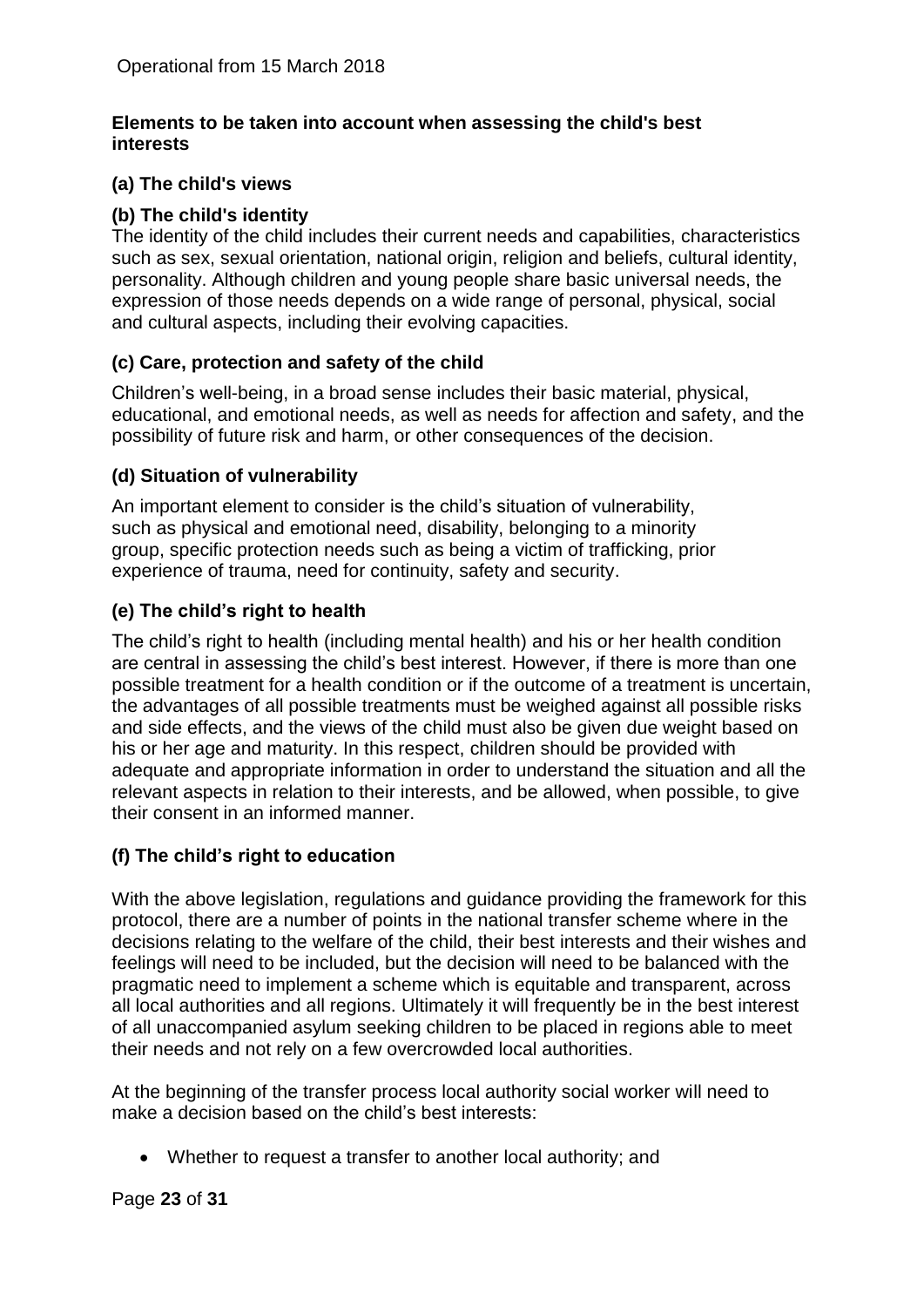• When to request a transfer if it is deemed a transfer is in the child's best interests.

The entry social worker will not know which local authority the child will be transferred to and so will not have any information about the resources in that destination local authority. Their decision will therefore be restricted to the resource which is available to meet the best interests of the child in the entry local authority. If a specific local authority is identified e.g. where a family member is present but unable to care for the child, the social worker should state very clearly that the request should be to the most relevant local authority to facilitate contact.

Where a local authority is over the 0.07% ceiling there will be a concern that the local authority has an unmanageable responsibility in accommodating and looking after unaccompanied children and it may prove difficult for them to ensure the welfare needs of the child are met. For example, if no school places are available, or there is no access to legal representation the child's needs may not be met. **For this reason it is expected that, in the best interests of the child, the transfer scheme will prevent more unaccompanied children being looked after by a participating local authority which is over the 0.07% ceiling than they are able to.**

In addition:

- The UASC transfer team will need to decide which region to allocate to; and
- The regional administration leads will need to decide which local authority to allocate to.

The information available in Part A and Part B of the UUCR will be used to make the decision, and as the transfer scheme progresses, there is an expectation that as information about regional and local authority resources increases, the scheme will become progressively nuanced and sophisticated to be able to meet any specific needs which present.

The regional approach of the scheme is intended to build on regional knowledge and mapping of knowledge, support and resources which is already available via other existing schemes, and so regions will increasingly be able to identify where UASC may be placed in their best interests.

Once the child has been allocated to a receiving local authority, a social worker will then make an initial placement decision, again, based on the information available in Part A, B and C of the UUCR. It may be in the best interest of the child that this is a temporary placement to enable further information gathering and for the child to settle and be confident to talk about their needs, feelings and wishes.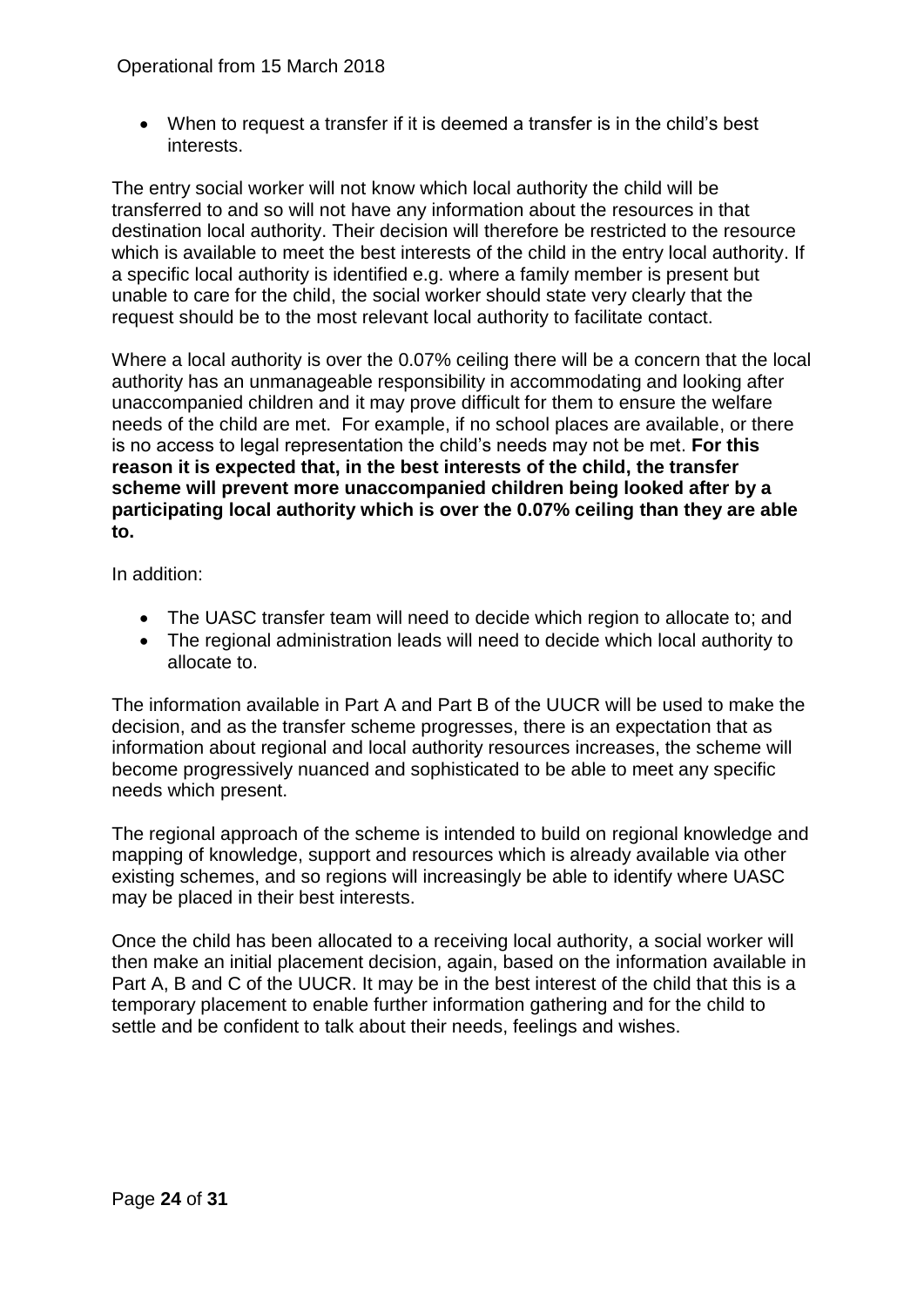### <span id="page-24-0"></span>**Annex 2 – Unique Unaccompanied Child Record PART A: RECEPTION INFORMATION**

**This part is to be completed electronically by the entry local authority social worker in respect of each unaccompanied child who begins to be looked after, and submitted promptly by the local authority to the UASC transfer team at:** [UASCNationalTransferTeam@homeoffice.gov.uk.](mailto:UASCNationalTransferTeam@homeoffice.gov.uk)

**It is important that this form is completed as fully and accurately as possible to allow the prospective receiving local authority to obtain as much relevant information about the child as possible.**

| <b>Entry local authority:</b>                                                                                                      |                 |                          |         |
|------------------------------------------------------------------------------------------------------------------------------------|-----------------|--------------------------|---------|
| <b>Social worker:</b>                                                                                                              |                 | Date:                    |         |
| Interpreter:                                                                                                                       |                 | <b>ID No:</b>            |         |
| Port/HO Ref:                                                                                                                       |                 | Location of entry to UK: |         |
| Family/Tribal name:                                                                                                                |                 |                          |         |
| <b>First name:</b>                                                                                                                 |                 | <b>Middle names:</b>     |         |
| Any other names known by:                                                                                                          |                 | Any other names used:    |         |
| (Claimed) DOB:                                                                                                                     | (Claimed) age:  |                          | Gender: |
| <b>Nationality:</b>                                                                                                                | Language:       |                          |         |
|                                                                                                                                    | <b>Dialect:</b> |                          |         |
| Does the young person have any documents to support their stated age and nationality?                                              |                 |                          |         |
| What is your observation of his/her likely age range?                                                                              |                 |                          |         |
| Background (which country were they living in prior to their journey?):                                                            |                 |                          |         |
| Are there any indications that the child may have been trafficked?                                                                 |                 |                          |         |
| Has the child been referred to the National Referral Mechanism?                                                                    |                 |                          |         |
| Has a risk assessment been undertaken to identify if the child is likely to go missing?                                            |                 |                          |         |
| Are there any visible physical marks, scars or identifying features that would enable this child to be<br>identified if necessary? |                 |                          |         |
| Do you have any other concerns about this child?                                                                                   |                 |                          |         |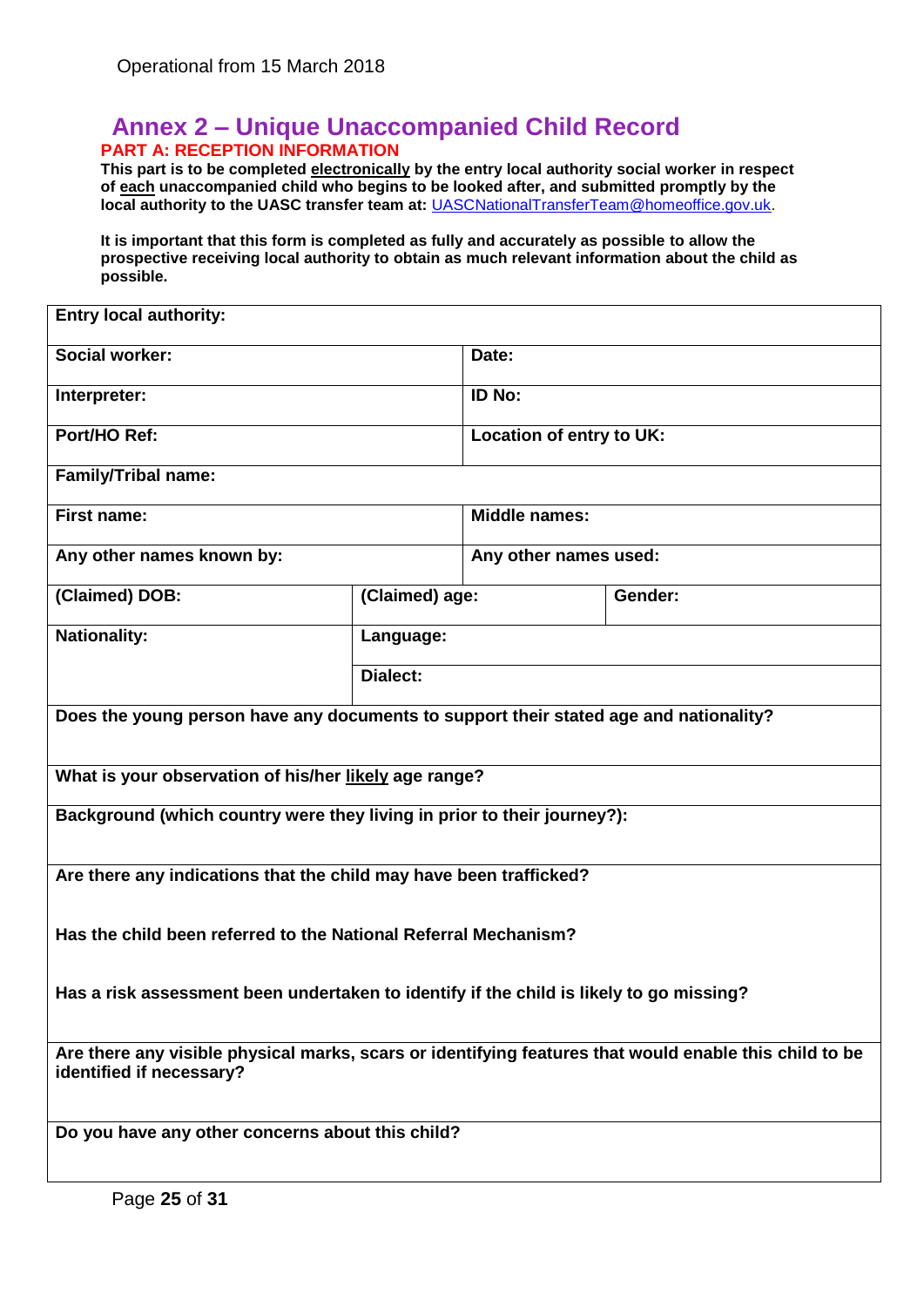| <b>HEALTH</b>                                                                            |          |                    |                 |
|------------------------------------------------------------------------------------------|----------|--------------------|-----------------|
| <b>Allergies:</b>                                                                        |          | <b>Medication:</b> |                 |
| Any long-term health concerns?                                                           |          |                    |                 |
| Smoke?                                                                                   | Alcohol? |                    | Drugs?          |
| Any sustained injuries on the way to the UK?                                             |          |                    |                 |
| Any problems sleeping, have bad dreams or nightmares?                                    |          |                    |                 |
| Does the child require any emergency or immediate health treatment?                      |          |                    |                 |
| Are there any other health issues that the receiving local authority should be aware of? |          |                    |                 |
| Has the child been assessed as fit to travel to a new local authority?                   |          |                    |                 |
| <b>FAMILY</b>                                                                            |          |                    |                 |
| <b>Mother</b>                                                                            | Age      |                    | location        |
| <b>Father</b>                                                                            | Age      |                    | <b>location</b> |
| <b>Brothers</b>                                                                          |          |                    |                 |
| <b>Sisters</b>                                                                           |          |                    |                 |
| Does the child have any family in the UK?                                                |          |                    |                 |
| <b>Location and numbers:</b>                                                             |          |                    |                 |
| How long ago did they leave their home country                                           |          |                    |                 |
| Route and journey to UK:                                                                 |          |                    |                 |
|                                                                                          |          |                    |                 |
| Any obvious signs of trauma / vulnerability?                                             |          |                    |                 |
| Do they have a mobile phone?                                                             |          |                    |                 |
| Do they have any money?                                                                  |          |                    |                 |
| Do they have any belongings?                                                             |          |                    |                 |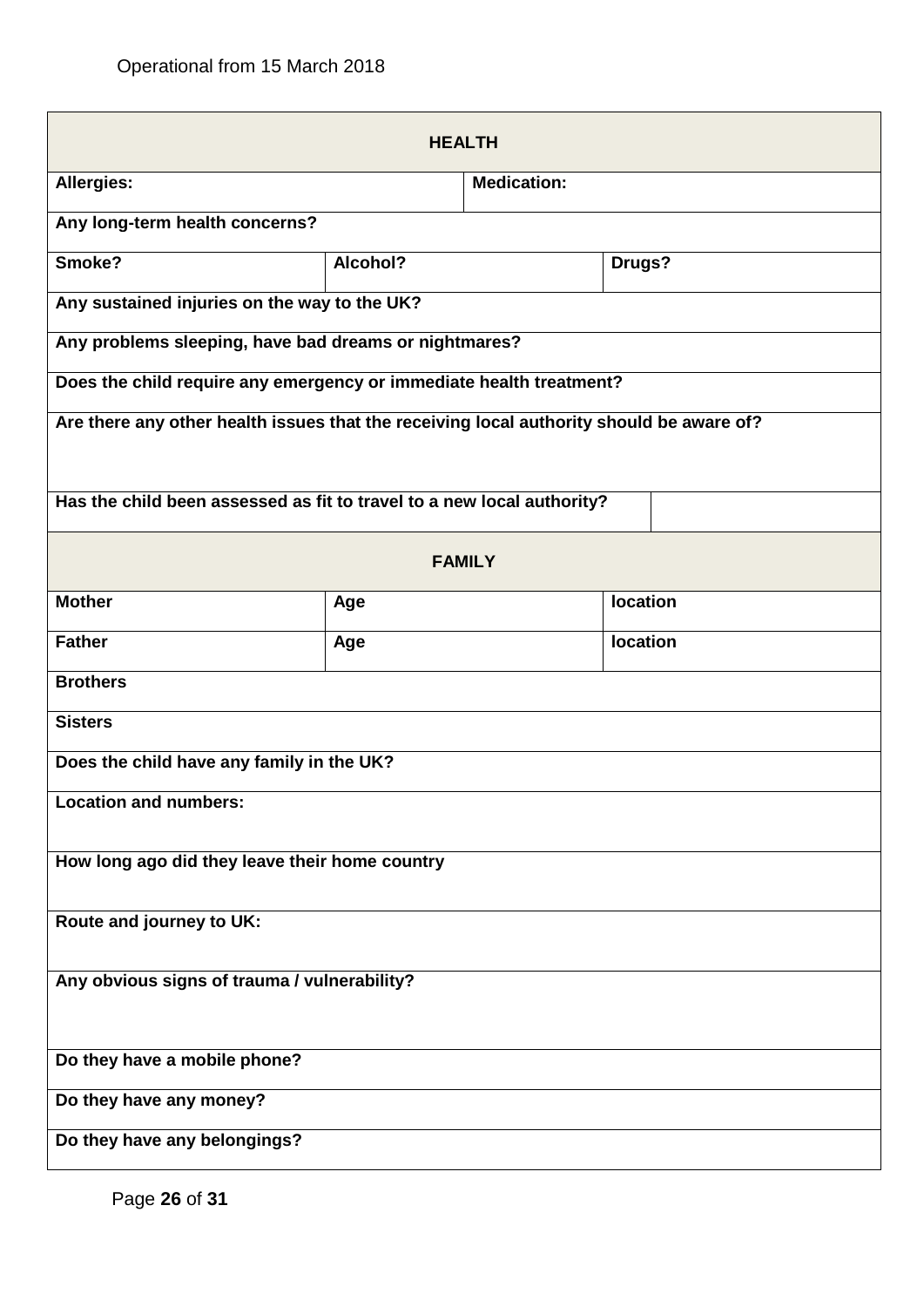| <b>Education history</b>                                             |                     |  |
|----------------------------------------------------------------------|---------------------|--|
| Have they attended school?                                           |                     |  |
| Number of years attended:                                            | Date last attended: |  |
| <b>Grades completed:</b>                                             |                     |  |
|                                                                      |                     |  |
| <b>Work history:</b>                                                 |                     |  |
| <b>RELIGION</b>                                                      |                     |  |
| <b>Religion</b>                                                      | <b>Practising?</b>  |  |
| Any dietary considerations?                                          |                     |  |
| <b>INITIAL PLACEMENT</b>                                             |                     |  |
| Date initial placement commenced                                     |                     |  |
| Type of first / temporary placement (foster care / reception centre) |                     |  |
| Address of first / temporary placement                               |                     |  |
| <b>Transport method</b>                                              |                     |  |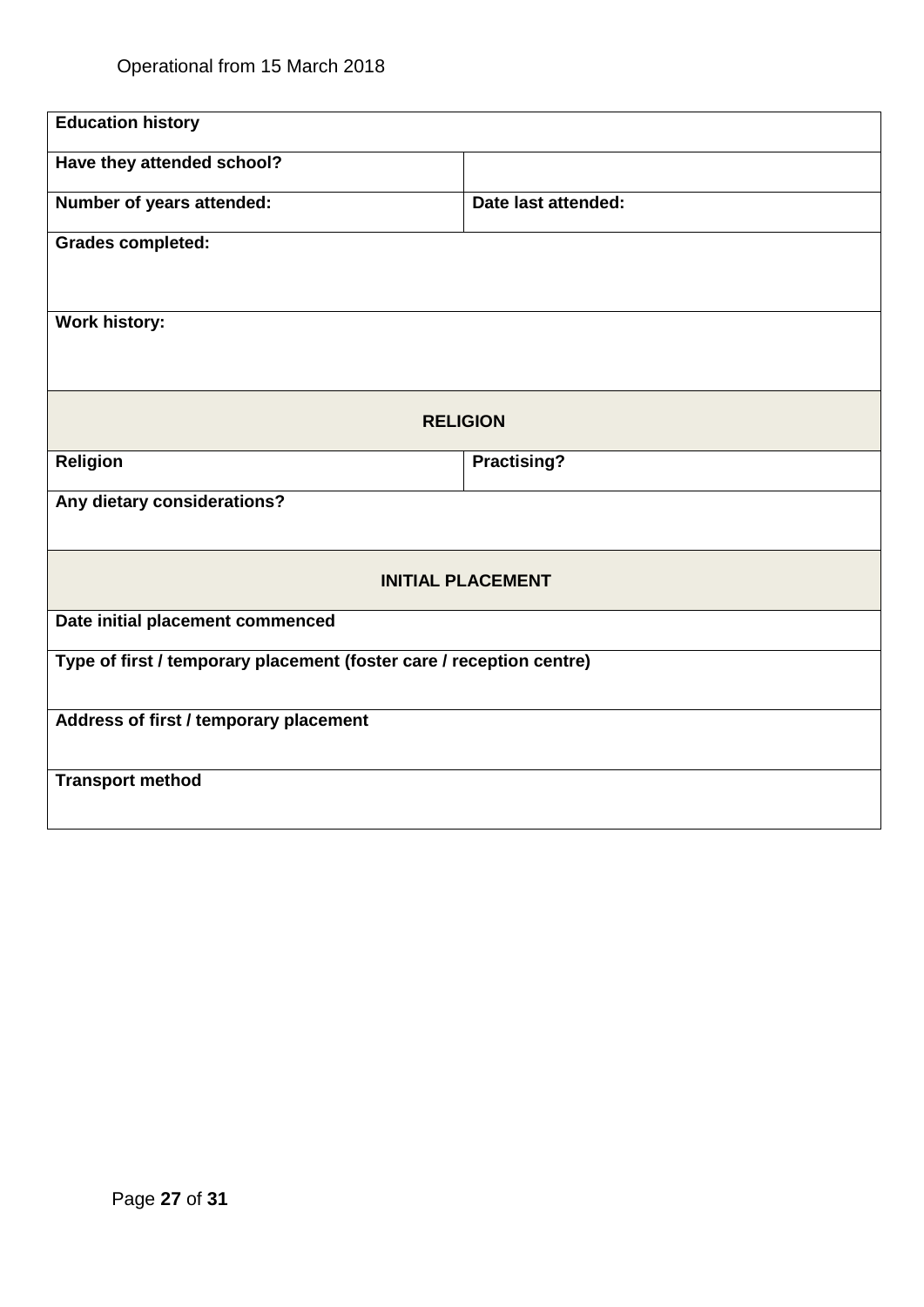#### **PART B: TRANSFER REQUEST**

**This part is to be completed for each unaccompanied child for whom a transfer is requested, and submitted by the local authority to the UASC transfer team at: [UASCNationalTransferTeam@homeoffice.gov.uk.](mailto:UASCNationalTransferTeam@homeoffice.gov.uk) If an in-region transfer is requested, then it must also be submitted to the regional admin lead.**

| Local authority requesting transfer: |                             |                                                                                                                                                                                                                                                                                                                                                            |  |
|--------------------------------------|-----------------------------|------------------------------------------------------------------------------------------------------------------------------------------------------------------------------------------------------------------------------------------------------------------------------------------------------------------------------------------------------------|--|
|                                      | Type of transfer requested: |                                                                                                                                                                                                                                                                                                                                                            |  |
| In-region                            |                             | Out of region                                                                                                                                                                                                                                                                                                                                              |  |
|                                      |                             | Summary explanation of why it is in the child's best interests to transfer, including the<br>child's feelings and wishes (the transfer decision should continue to be reviewed by the<br>entry local authority to reflect new information or changes in the child's circumstances that<br>could mean transfer ceases to be in the child's best interests): |  |
|                                      |                             | Any specific requests (please state if the child has relatives in the UK and if so where they<br>reside. You should also confirm if the child arrived in the UK with a sibling or whether they<br>have asked to be kept together with another unaccompanied child):                                                                                        |  |

#### **This authority has reviewed the best interests of the child and considers it most appropriate for the child to be transferred to another local authority area**

| <b>Responsible social worker:</b> |                                                                                                                                                                                                                                                                                                                                     |                  |
|-----------------------------------|-------------------------------------------------------------------------------------------------------------------------------------------------------------------------------------------------------------------------------------------------------------------------------------------------------------------------------------|------------------|
| <b>Contact details:</b>           |                                                                                                                                                                                                                                                                                                                                     |                  |
|                                   | (All case notes pertaining to this child will need to be transferred to the receiving local authority<br>once transfer acceptance has been confirmed)                                                                                                                                                                               |                  |
|                                   | Details for person to be contacted for a transfer to be arranged:                                                                                                                                                                                                                                                                   |                  |
| <b>Name</b>                       | Secure e-mail                                                                                                                                                                                                                                                                                                                       | <b>Telephone</b> |
|                                   | Please provide any further information which has been gathered about this child since<br>Part A was completed and submitted to the UASC transfer team. This may be anything<br>which will enable the receiving local authority to find a suitable initial placement for the<br>child (e.g. a care plan or personal education plan). |                  |

**Date/time of request:**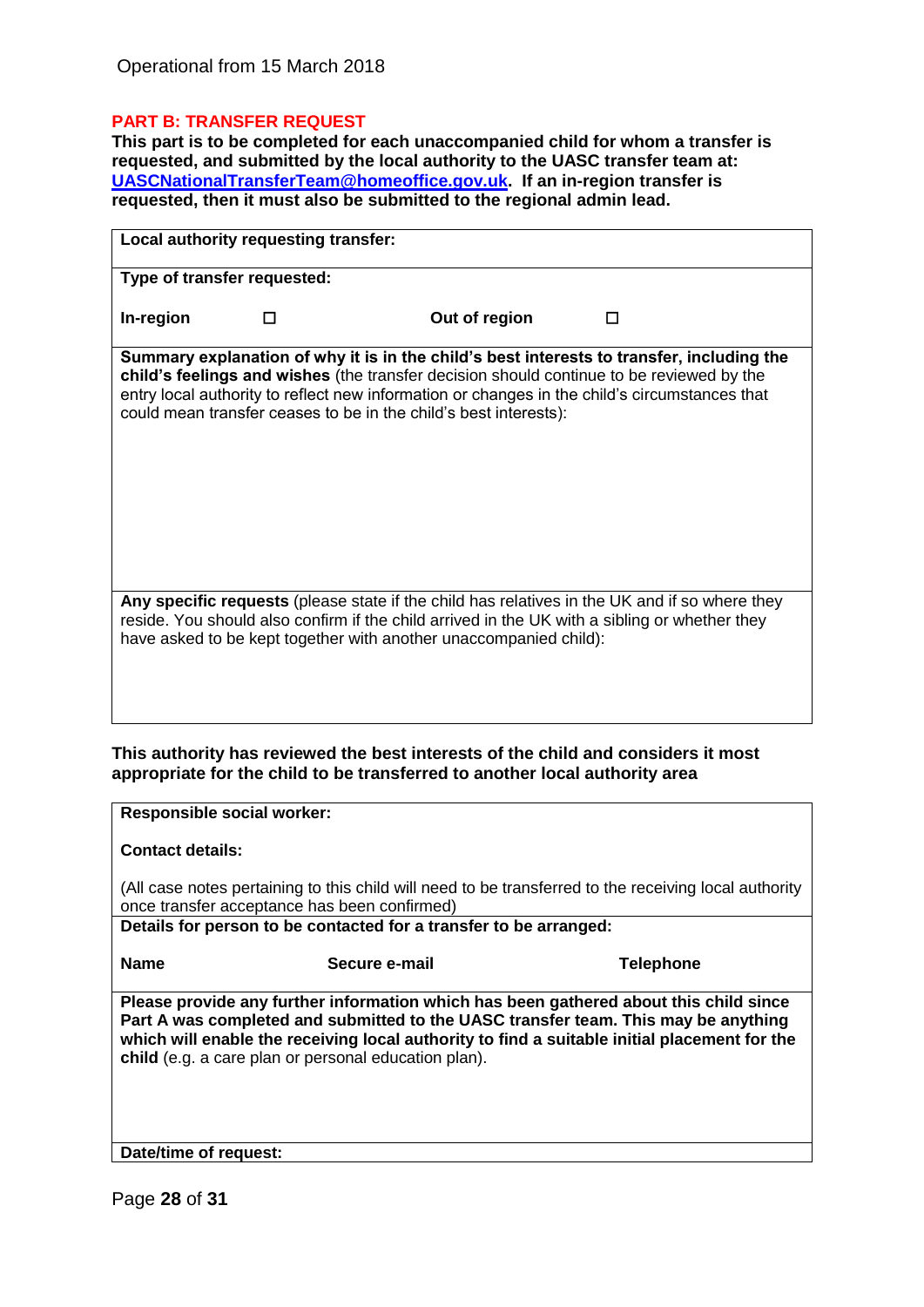### **PART C: TRANSFER ALLOCATION**

**C1 – To be completed by the UASC transfer team where an out of region transfer is appropriate, and submitted to the regional admin lead.** 

**Allocated region:**

**Date/time of allocation:**

**C2 – To be completed by the regional admin team, where an in-region transfer is appropriate, or a transfer into the region has been identified at C1 above, and submitted to the local authority to which a transfer is requested.**

**Allocated LA:**

**Date/time of allocation:**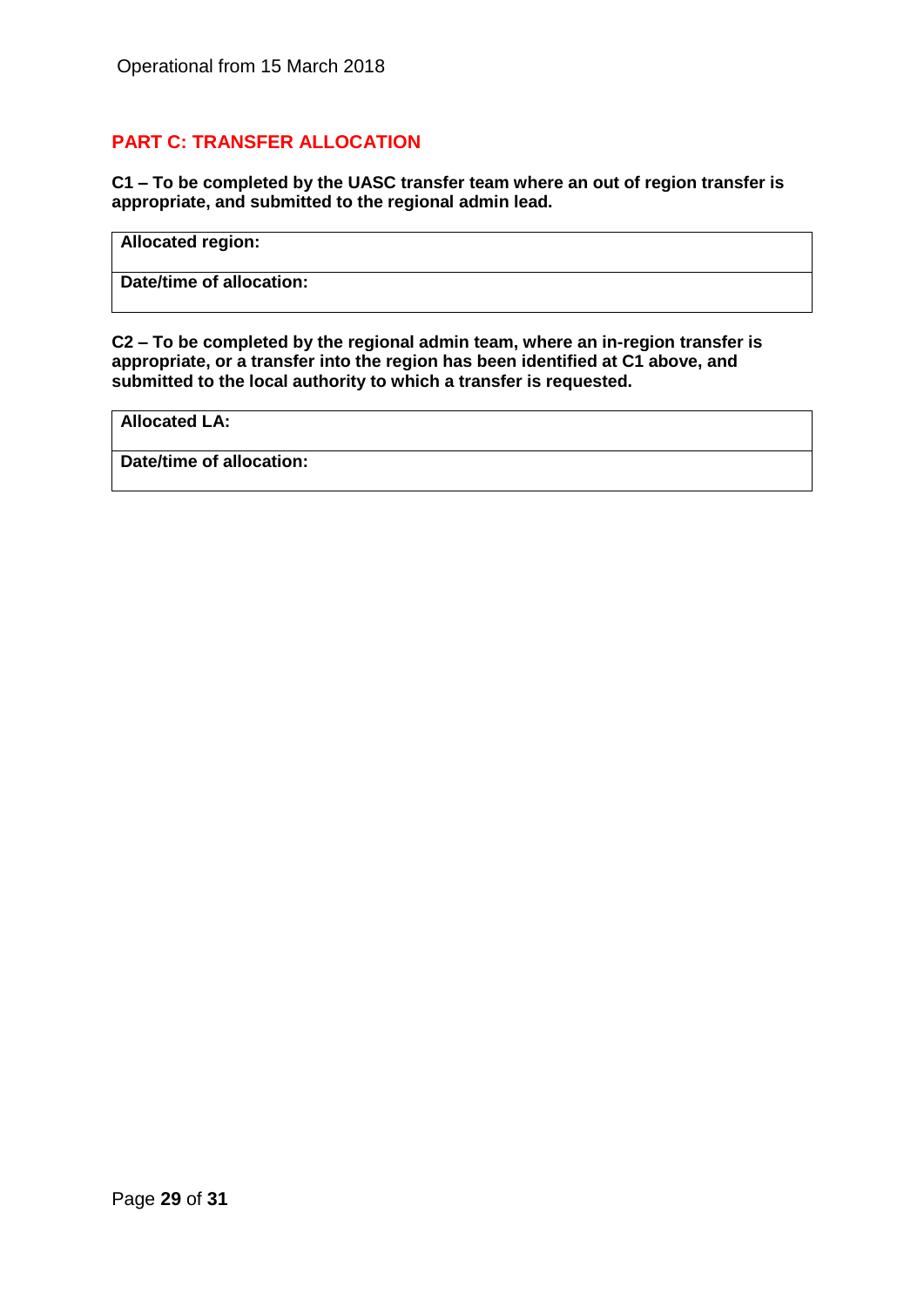#### **PART D: TRANSFER ACCEPTANCE**

**This part is to be completed electronically by the local authority agreeing to accept a transfer, and sent to (a) the entry local authority (b) the regional admin lead, and (c) the UASC transfer team at: [UASCNationalTransferTeam@homeoffice.gov.uk.](mailto:UASCNationalTransferTeam@homeoffice.gov.uk)**

**This authority confirms its acceptance of legal responsibility for assessing and looking after the aforementioned child, by way of transfer between local authorities by mutual agreement in accordance with section 69 of the Immigration Act 2016.**

| <b>Receiving LA:</b>                        |                                                 |                  |
|---------------------------------------------|-------------------------------------------------|------------------|
|                                             | Contact details for person to arrange transfer: |                  |
| <b>Name</b>                                 | Secure e-mail                                   | <b>Telephone</b> |
| Date of acceptance of legal responsibility: |                                                 |                  |